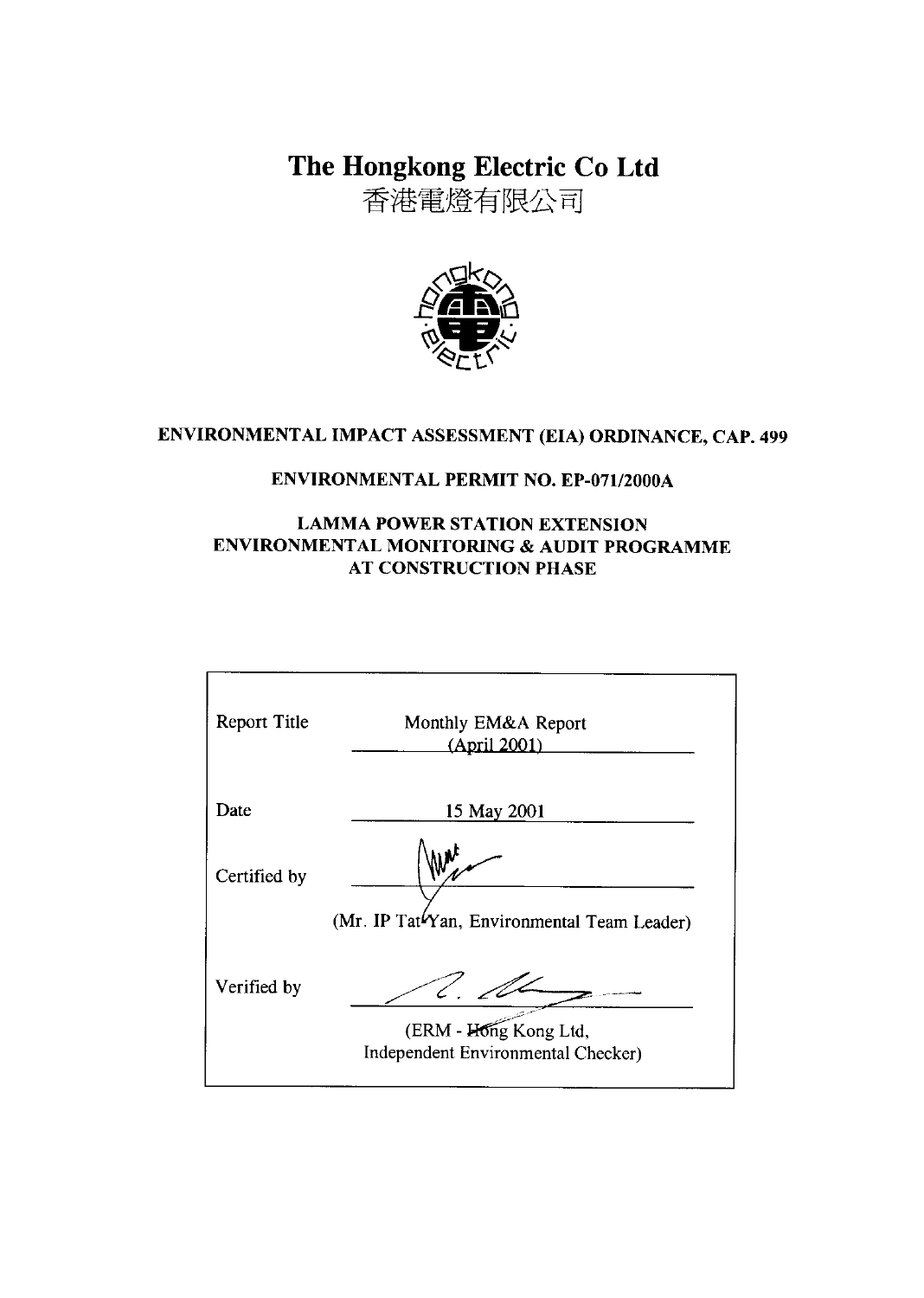## **TABLE OF CONTENT**

### **EXECUTIVE SUMMARY**

| 1.                                            |                                                                                                                                                                                                                                                                                                                                                                                                                       |                                                |
|-----------------------------------------------|-----------------------------------------------------------------------------------------------------------------------------------------------------------------------------------------------------------------------------------------------------------------------------------------------------------------------------------------------------------------------------------------------------------------------|------------------------------------------------|
| 1.1<br>1.2<br>1.3                             | Background<br>Project Organisation<br>Construction Works undertaken during the Reporting Month                                                                                                                                                                                                                                                                                                                        | $\mathbf{1}$<br>$\mathbf{1}$<br>$\overline{c}$ |
| 1.4                                           | Summary of EM&A Requirements                                                                                                                                                                                                                                                                                                                                                                                          | $\overline{3}$                                 |
| 2.                                            |                                                                                                                                                                                                                                                                                                                                                                                                                       | $6\phantom{.}6$                                |
| 2.1<br>2.2<br>2.3<br>2.4<br>2.5<br>2.6        | <b>Monitoring Requirements</b><br><b>Monitoring Locations</b><br><b>Monitoring Equipment</b><br>Monitoring Parameters, Frequency and Duration<br>Monitoring Procedures and Calibration Details<br><b>Results And Observations</b>                                                                                                                                                                                     | 6<br>6<br>6<br>$\boldsymbol{7}$<br>8<br>9      |
| 3.                                            |                                                                                                                                                                                                                                                                                                                                                                                                                       | .11                                            |
| 3.1<br>3.2<br>3.3<br>3.4<br>3.5<br>3.6        | <b>Monitoring Requirements</b><br><b>Monitoring Locations</b><br><b>Monitoring Equipment</b><br>Monitoring Parameters, Frequency and Duration<br>Monitoring Procedures and Calibration Details<br><b>Results &amp; Observations</b>                                                                                                                                                                                   | 11<br>11<br>11<br>12<br>12<br>13               |
| 4.                                            |                                                                                                                                                                                                                                                                                                                                                                                                                       | .15                                            |
| 4.1<br>4.2<br>4.3<br>4.4<br>4.5<br>4.6        | <b>Monitoring Requirements</b><br><b>Monitoring Locations</b><br><b>Monitoring Equipment</b><br>Monitoring Parameters, Frequency and Duration<br>Monitoring Procedures and Calibration Details<br><b>Results and Observations</b>                                                                                                                                                                                     | 15<br>15<br>16<br>16<br>17<br>20               |
| 5.                                            |                                                                                                                                                                                                                                                                                                                                                                                                                       | 25                                             |
| 5.1<br>5.2<br>5.3<br>5.4<br>5.5<br>5.6<br>5.7 | <b>Review of Environmental Monitoring Procedures</b><br><b>Assessment of Environmental Monitoring Results</b><br><b>Site Environmental Audit</b><br><b>Status of Environmental Licensing and Permitting</b><br><b>Implementation Status of Environmental Mitigation Measures</b><br><b>Implementation Status of Action/Limit Plans</b><br><b>Implementation Status of Environmental Complaint Handling Procedures</b> | 25<br>25<br>26<br>26<br>27<br>27<br>27         |
| 6.                                            |                                                                                                                                                                                                                                                                                                                                                                                                                       | 29                                             |
| 6.1<br>6.2<br>6.3<br>6.4                      | <b>Status of Natural Gas supply</b><br>Key Issues for the Coming Month<br>Monitoring Schedules for the Next 3 Months<br>Construction Program for the Next 3 Months                                                                                                                                                                                                                                                    | 29<br>29<br>29<br>29                           |
| 7.                                            |                                                                                                                                                                                                                                                                                                                                                                                                                       | 30                                             |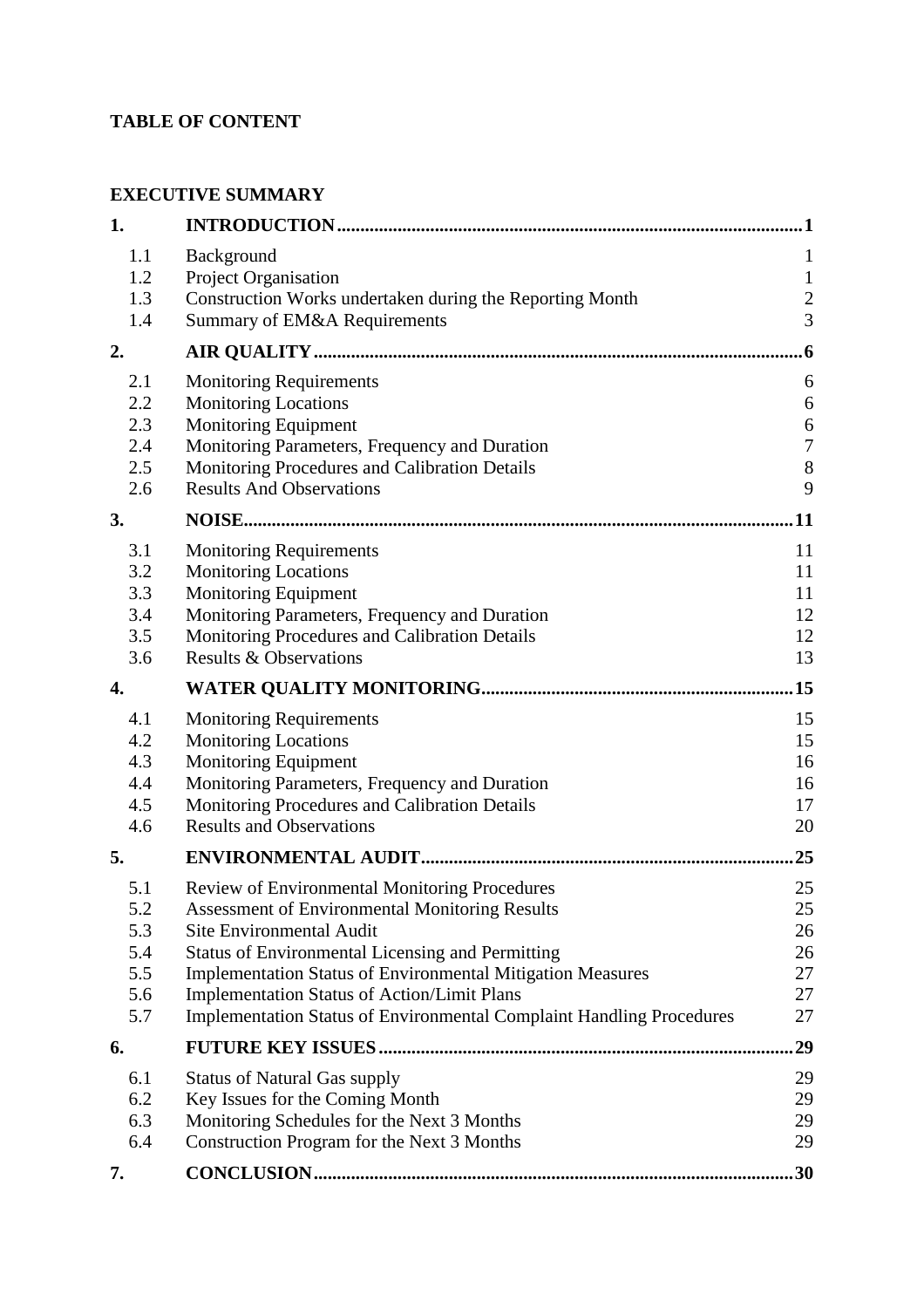#### **LIST OF TABLES**

- Table 1.1 Construction Activities and Their Corresponding Environmental Mitigation Measures
- Table 2.1 Air-Quality Monitoring Locations
- Table 2.2 Air Quality Monitoring Equipment
- Table 2.3 Air Quality Monitoring Parameter, Duration and Frequency
- Table 3.1 Noise Monitoring Locations
- Table 3.2 Noise Monitoring Equipment
- Table 3.3 Noise Monitoring Duration and Parameter
- Table 4.1 Water Quality Monitoring Locations
- Table 4.2 Water-Quality Monitoring Equipment
- Table 4.3 Water Quality Monitoring Parameters and Frequency
- Table 4.4 Laboratory Analysis Methodologies of Marine Water Samples
- Table 5.1 Summary of AL Level Exceedances on Monitoring Parameters
- Table 5.2 Estimated Amounts of Waste Generated in April 2001
- Table 5.3 Summary of Environmental Licensing and Permit Status
- Table 5.4 Environmental Complaints / Enquiries Received in April 2001
- Table 5.5 Outstanding Environmental Complaints / Enquiries Received Before

#### **LIST OF FIGURES**

- Figure 1.1 Layout of Work Site
- Figure 1.2 Location of Dumping Area
- Figure 2.1 Location of Air Quality Monitoring Stations
- Figure 3.1 Location of Noise Monitoring Stations
- Figure 4.1 Location of Water Quality Monitoring Stations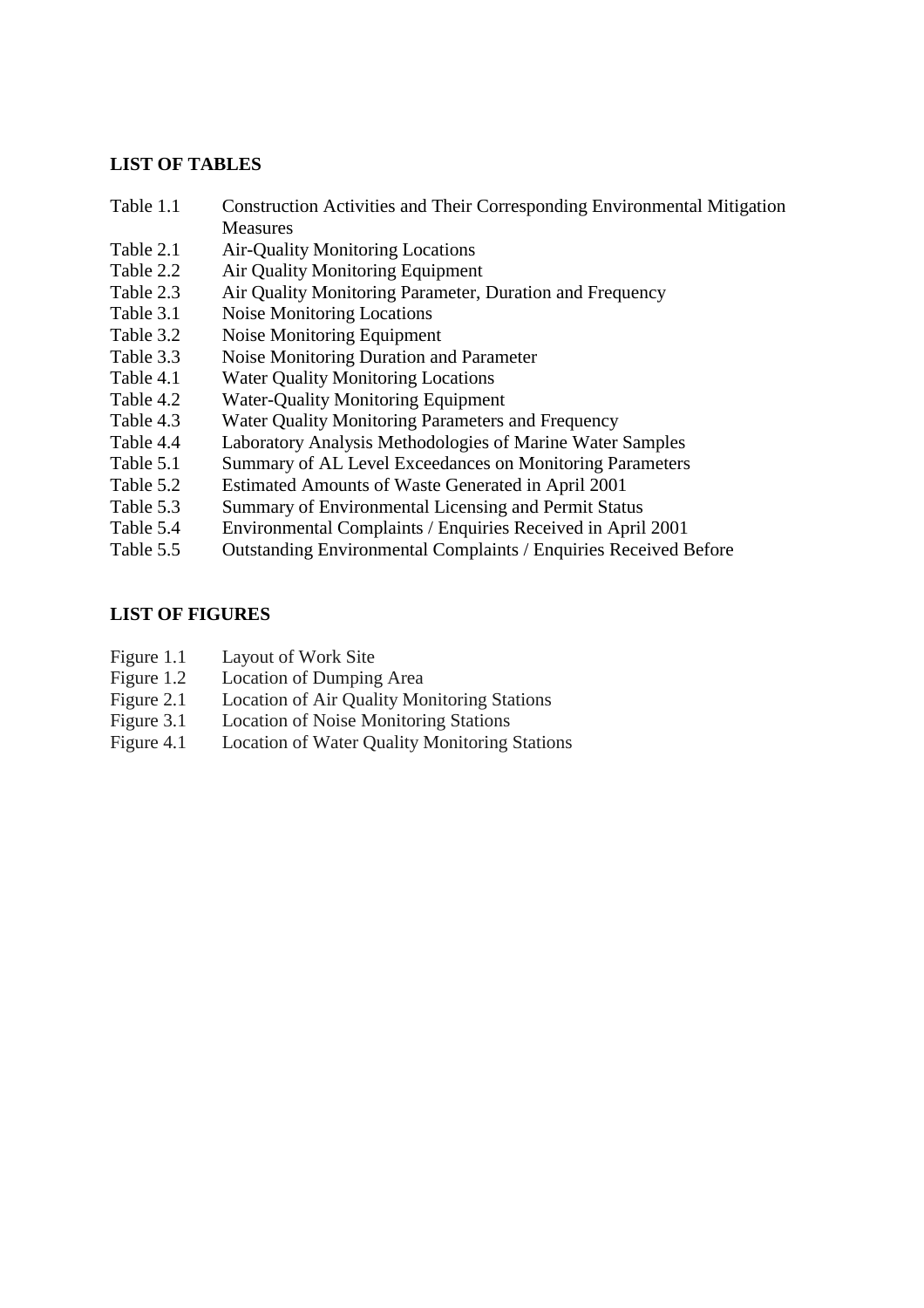#### **APPENDICES**

- Appendix A Organization Chart
- Appendix B Amount of Dredged and Dumped Marine Sediment
- Appendix C Action and Limit Levels for Air Quality, Noise, Water quality Monitoring
- Appendix D Environmental Monitoring Schedule
- Appendix E Air Quality Monitoring Results for April 2001
- Appendix F Noise Monitoring Results for April 2001
- Appendix G Water Quality Monitoring Results for April 2001
- Appendix H The QA/QC Procedures and Results
- Appendix I Event/Action Plans
- Appendix J Site Audit Summary
- Appendix K Summary of EMIS
- Appendix L Tentative Construction Programme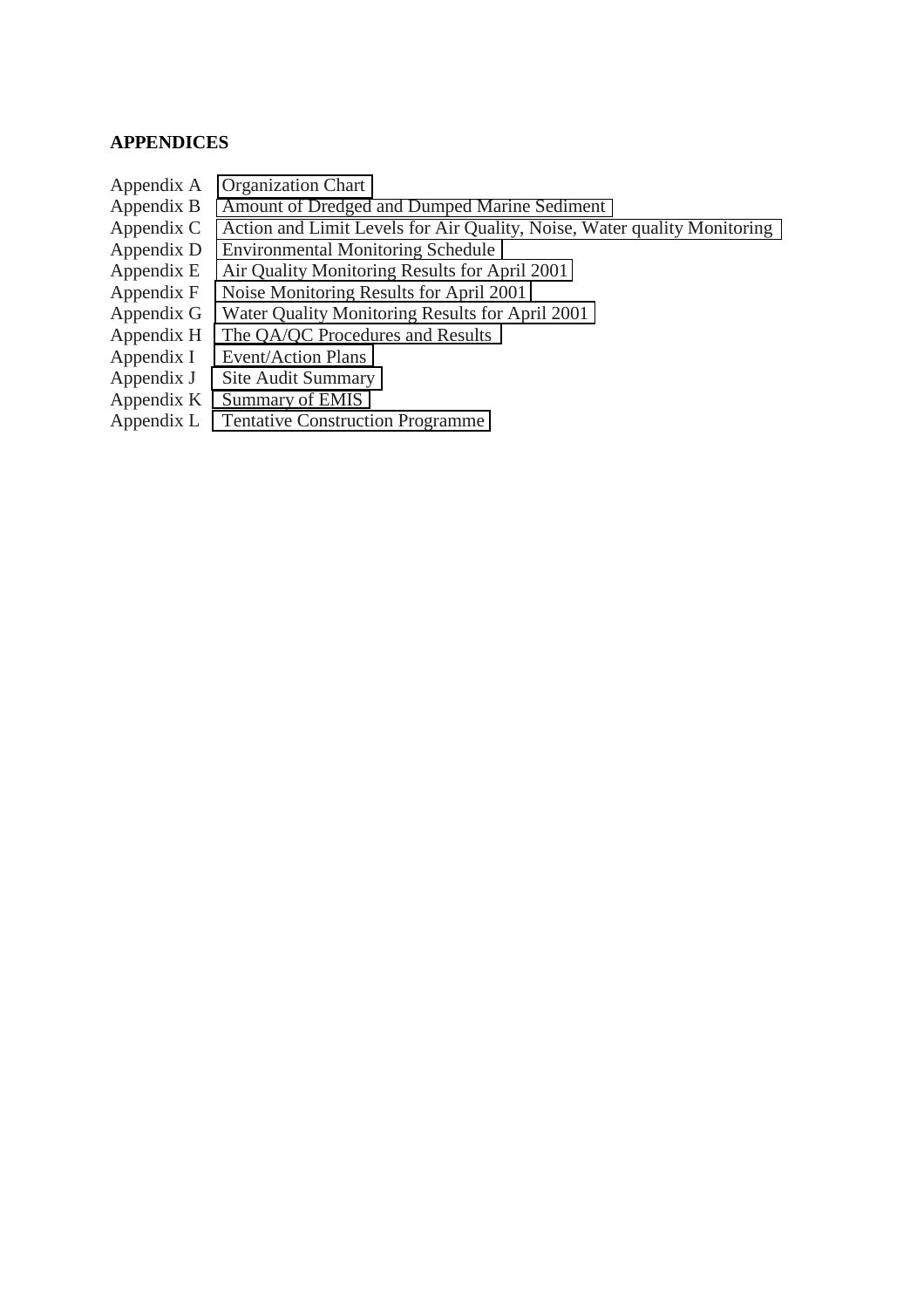#### **EXECUTIVE SUMMARY**

The site formation work for Lamma Extension started on  $2<sup>nd</sup>$  April 2001 and the actual dredging work was conducted on 12<sup>th</sup> April 2001. This is the first monthly Environmental Monitoring and Audit (EM&A) report for the Project "Construction of Lamma Power Station Extension" prepared by the Environmental Team (ET). This report presents the results of impact monitoring on air quality, noise and marine water quality for the said project in April 2001.

Air, noise and water quality monitoring were performed. The results were checked against the established Action/Limit (AL) levels. An on-site audit was conducted once per week. The implementation status of the environmental mitigation measures, Event/Action Plan and environmental complaint handling procedures were also checked.

#### **Environmental Monitoring Works**

One marine water quality monitoring on  $11<sup>th</sup>$  April 2001 was cancelled due to adverse weather conditions. Except this, all monitoring work at designated stations was performed on schedule in the reporting period.

#### *Air Quality*

No exceedance of Action and Limit levels for air quality was recorded in the month.

#### *Noise*

Construction work was carried out during the restricted hours including evening time and holidays (effective from  $2<sup>nd</sup>$  April 2001) and night-time (effective from  $24<sup>th</sup>$  April 2001). Four cases of Limit level exceedances on 5-min Leq noise level were reported at Long Tsai Tsuen/Hung Shing Ye in the reporting month. It is suspected that two of them were caused by birds' activities. As the limit level exceedances were not related to construction activities, no further action can be devised.

#### *Water Quality*

A total of twenty-eight cases of Action level exceedances and seventeen cases of Limit Level exceedance for water quality were recorded in the reporting month. All of these exceedances were considered not related to site activities. No further action was required.

#### **Site Environmental Audit**

Site audits were carried out on a weekly basis to monitor environmental issues on the construction site. The site conditions were generally satisfactory. All required mitigation measures were implemented.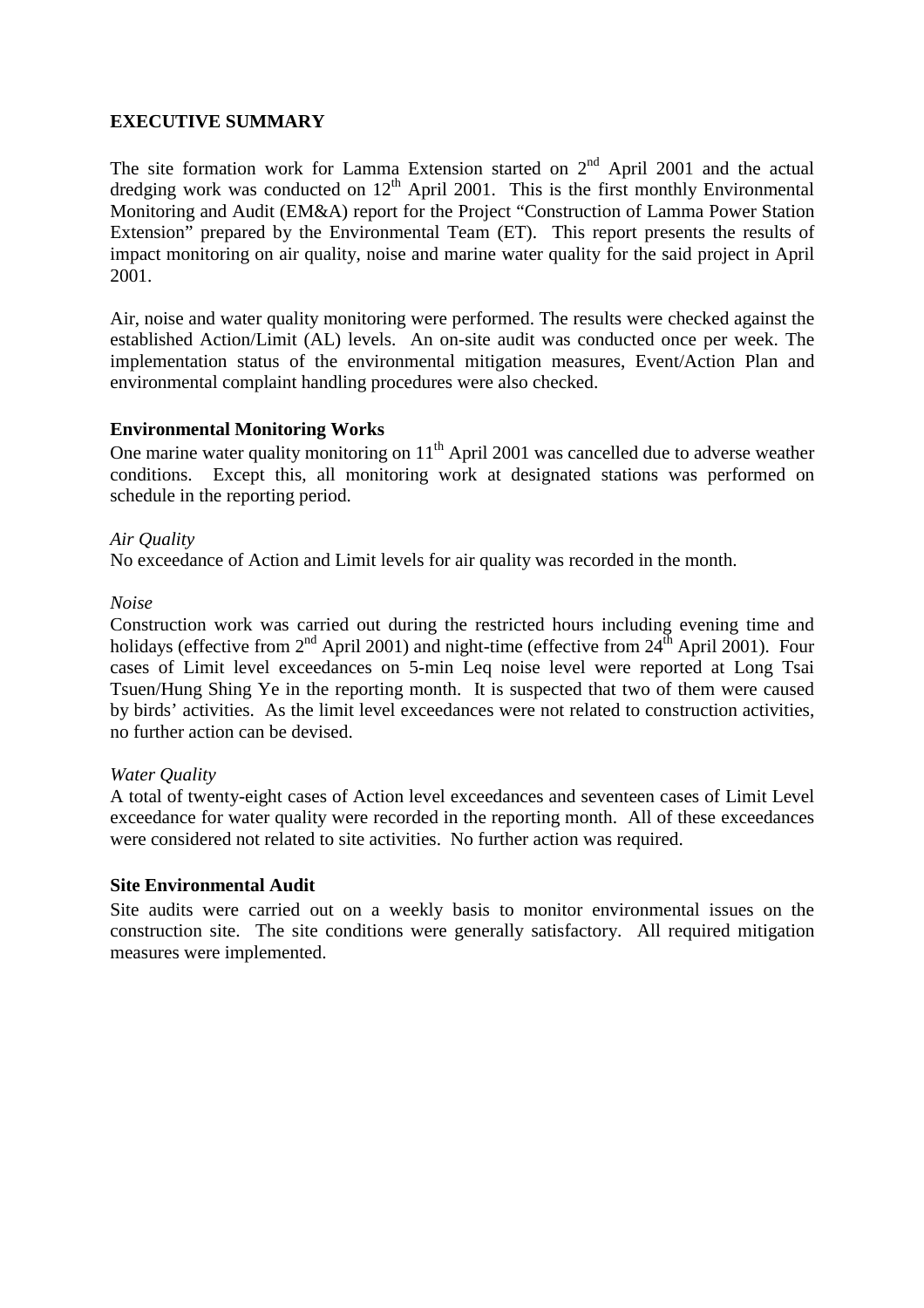#### **Environmental Licensing and Permitting**

| <b>Description</b>                  | Permit No.    | <b>Valid Period</b> |          | <b>Issued To</b> | Date of         |
|-------------------------------------|---------------|---------------------|----------|------------------|-----------------|
|                                     |               | From                | To       |                  | <b>Issuance</b> |
| Varied Environmental<br>Permit      | EP-071/2000/A | 22/12/00            |          | <b>HEC</b>       | 22/12/00        |
| <b>Construction Noise</b><br>Permit | GW-UW0109-01  | 02/04/01            | 01/10/01 | Contractor       | 31/03/01        |
|                                     | GW-UW0163-01  | 24/04/01            | 08/10/01 | Contractor       | 24/04/01        |
| Dumping Permit                      | EP/MD/01-174  | 07/04/01            | 06/10/01 | Contractor       | 27/03/01        |

#### **Implementation Status of Environmental Mitigation Measures**

Environmental mitigation measures for the dredging activities were implemented in the reporting month.

#### **Environmental Complaints**

No complaint was received in the reporting month.

## **Concluding Remarks**

The environmental performance of the project was generally satisfactory.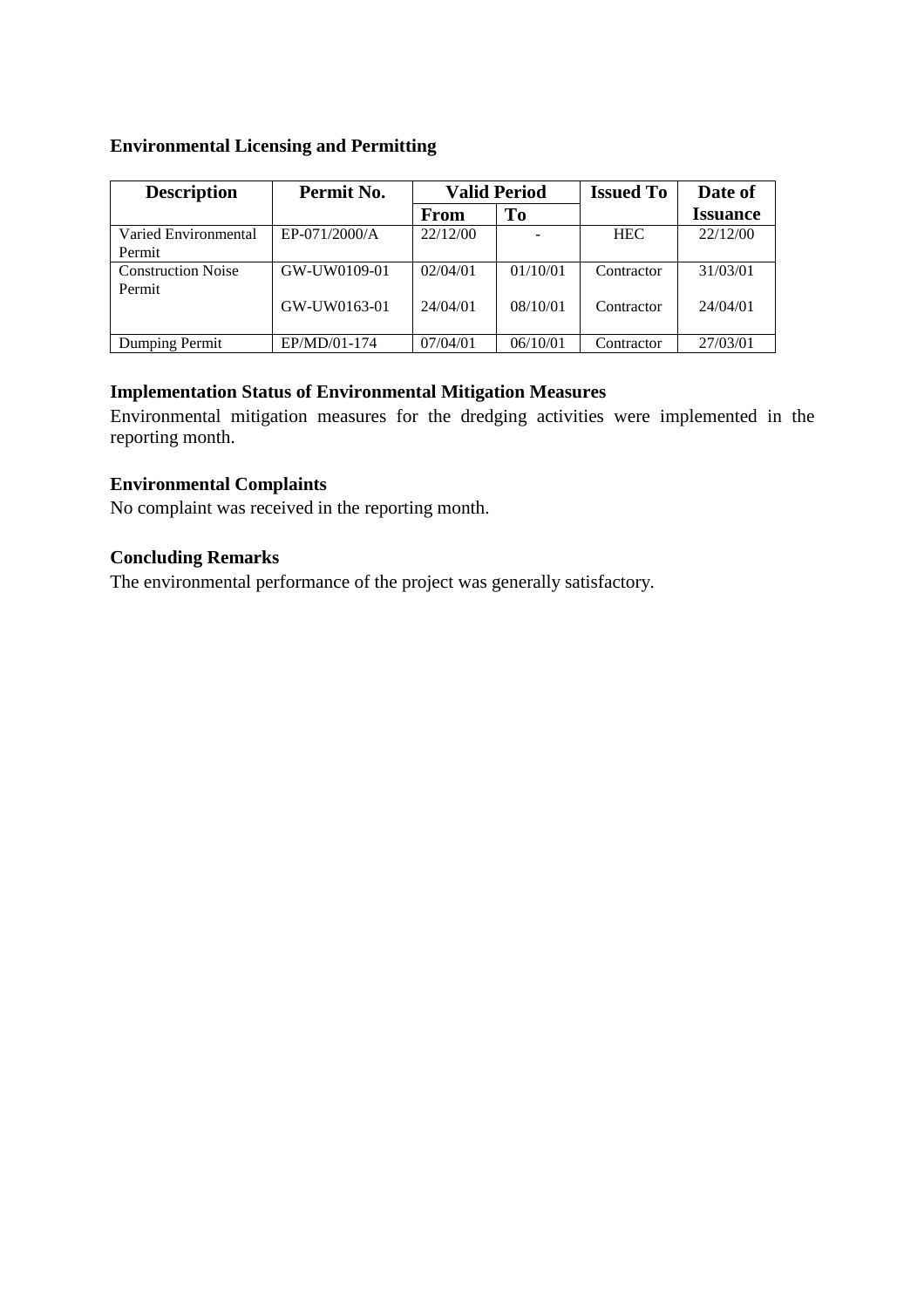## **1. INTRODUCTION**

#### **1.1 Background**

The Environmental Team (hereinafter called the "ET") was formed within the Hongkong Electric Co. Ltd (HEC) to undertake Environmental Monitoring and Audit for "Construction of Lamma Power Station Extension" (hereinafter called the "Project"). Under the requirements of Section 6 of Environmental Permit EP-071/2000/A, an EM&A programme for impact environmental monitoring as set out in the EM&A Manual (Construction Phase) is required to be implemented. In accordance with the EM&A Manual, environmental monitoring of air quality, noise and water quality and regular environmental audits are required for the Project.

The Project involves the construction of a gas-fired power station employing combined cycled gas turbine technology, forming an extension to the existing Lamma Power Station. The following outlines the key elements of the Project including the construction activities associated with the transmission system and submarine gas pipeline.

- dredging and reclamation to form approximately 22 hectares of usable area;
- construction of six 300MW class gas-fired combined cycle units;
- construction of a gas receiving station;
- construction of a new transmission system linking the Lamma Extension to load centres on Hong Kong Island;
- laying of a gas pipeline for the supply of natural gas to the new power station

This report summarizes the environmental monitoring and audit work for the Project for the month of April 2001

#### **1.2 Project Organisation**

An Environmental Management Committee (EMC) has been set up in HEC to oversee the Project. The management structure includes the following:

- Environmental Protection Department (The Authority);
- Environmental Manager (The Chairman of the Environmental Management Committee);
- Engineer;
- Independent Environmental Checker (IEC);
- Environmental Team (ET);
- Contractor.

The project organisation chart for the construction EM&A programme is shown in Appendix A.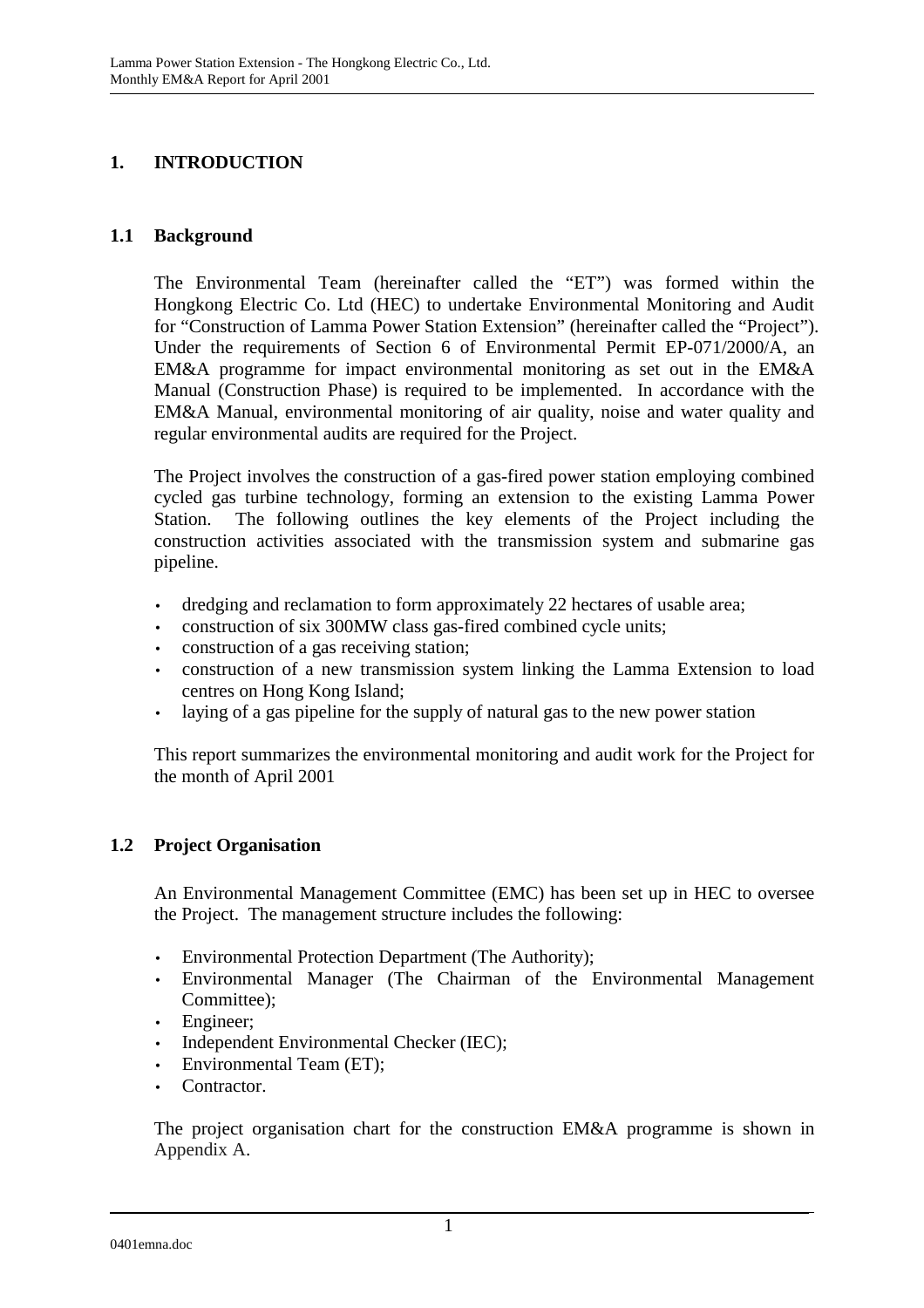### **1.3 Construction Works undertaken during the Reporting Month**

The site formation work for Lamma Extension started on  $2<sup>nd</sup>$  April 2001 and the actual dredging work commenced on  $12<sup>th</sup>$  April 2001. Construction activities undertaken during the reporting month were dredging and dumping of dredged mud. A Layout Plan showing the dredging locations for the Project is shown in Figure 1.1. The total volume of dredged material from  $12<sup>th</sup>$  to  $30<sup>th</sup>$  April 2001 was  $214,132m<sup>3</sup>$ . No filling activities were undertaken in the month. Uncontaminated materials were dumped at the assigned location within the South Cheung Chau Spoil Disposal Area and the total dumped volume in April 2001 was  $214,132m^3$ . Figure 1.2 shows all dumping locations for this project. Daily records of dredged / dumped volume are presented in Appendix B.

The main construction activities carried out during the reporting month and the corresponding environmental mitigation measures are summarized in Table 1.1. The implementation of major mitigation measures in the month is provided in Appendix K.

| <b>Item</b> | <b>Construction</b><br><b>Activities</b> | <b>Environmental Mitigation Measures</b>                                                                                                                                                                                                                                                                                                                                              |
|-------------|------------------------------------------|---------------------------------------------------------------------------------------------------------------------------------------------------------------------------------------------------------------------------------------------------------------------------------------------------------------------------------------------------------------------------------------|
|             | Dredging                                 | The following mitigation measures related to dredging<br>have been implemented:<br>Installation of silt curtains;<br>Allowable equipment configuration and<br>b.<br>maximum rates of dredging;<br>c. Appropriate procedures for preventing<br>leakage/spillage of dredged materials during<br>loading and transport;<br>d. Dredging equipment equipped with silencers or<br>mufflers. |

Table 1.1 Construction Activities and Their Corresponding Environmental Mitigation Measures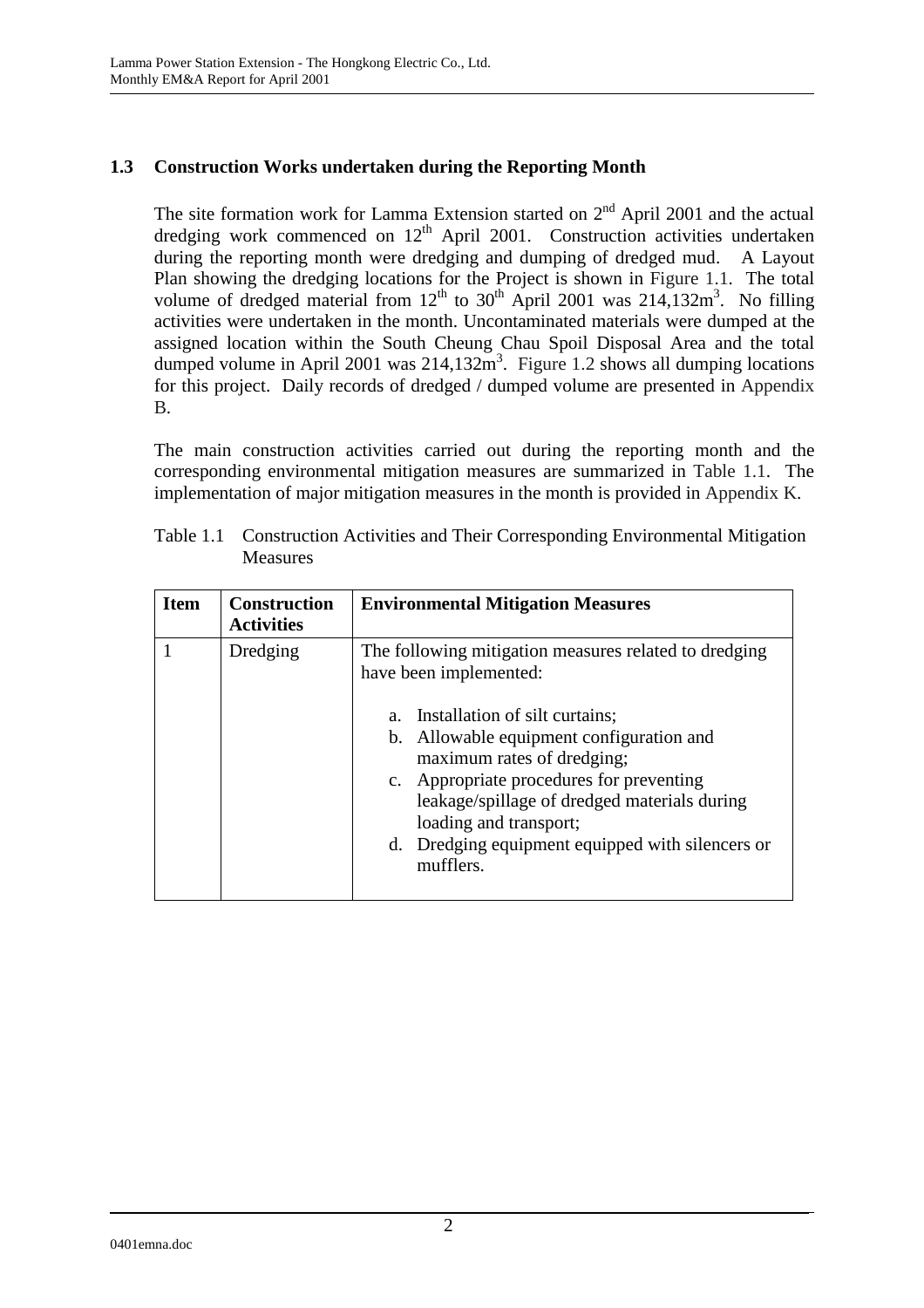### **1.4 Summary of EM&A Requirements**

The EM&A program requires environmental monitoring for air, noise and water quality. Regular environmental site audits for air quality, noise, water quality and waste management were carried out. The detailed EM&A monitoring work for air quality, noise and water quality are described in Sections 2, 3 and 4 respectively.

The following environmental audits are summarized in Section 5 of this report:

- Environmental monitoring results;
- Waste Management Records;
- Weekly site audit results;
- The status of environmental licensing and permits for the Project;
- The implementation status of environmental protection and pollution control/ mitigation measures.

Future key issues will be reported in Section 6 of this report.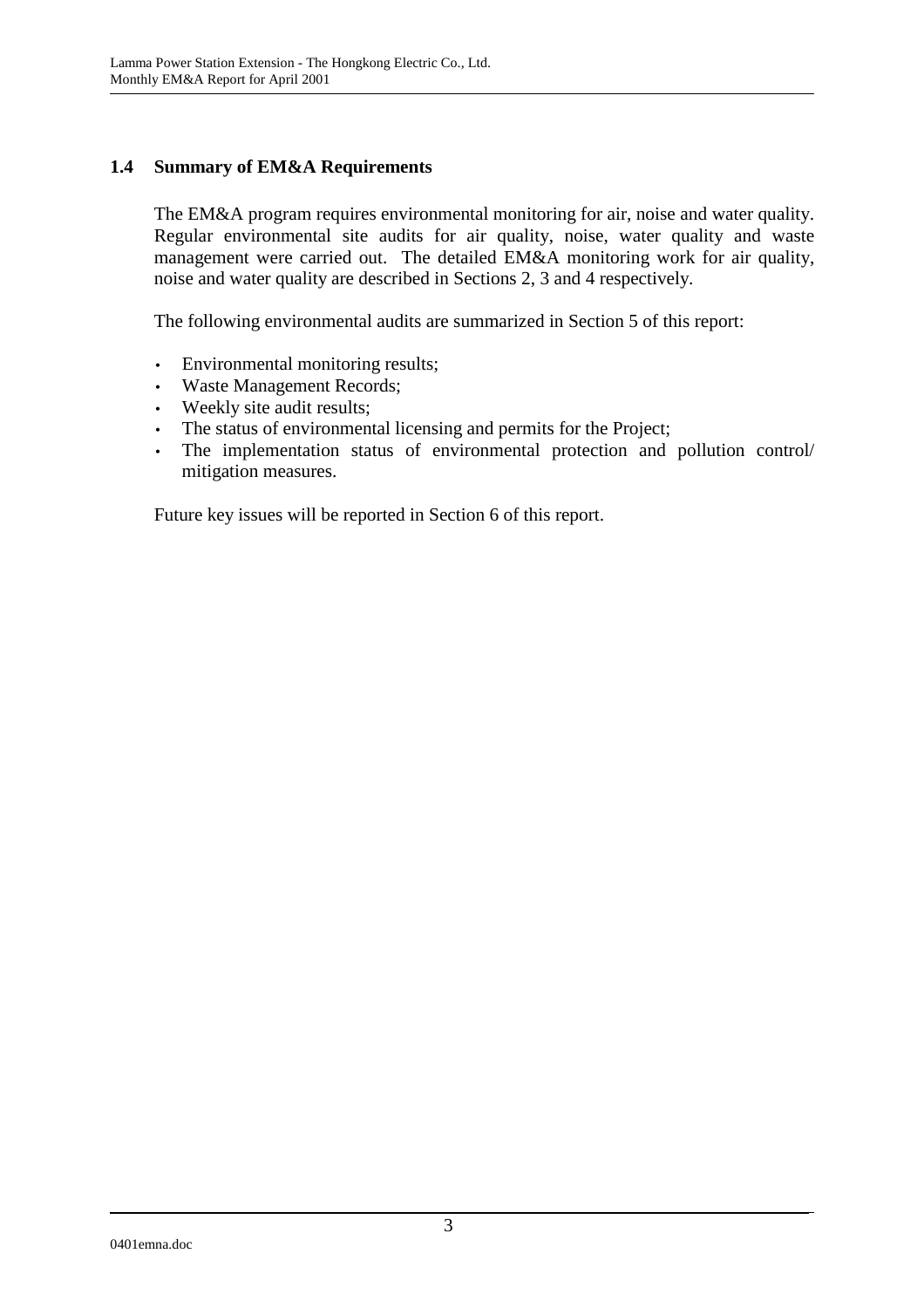

Figure 1.1 Layout of Work Site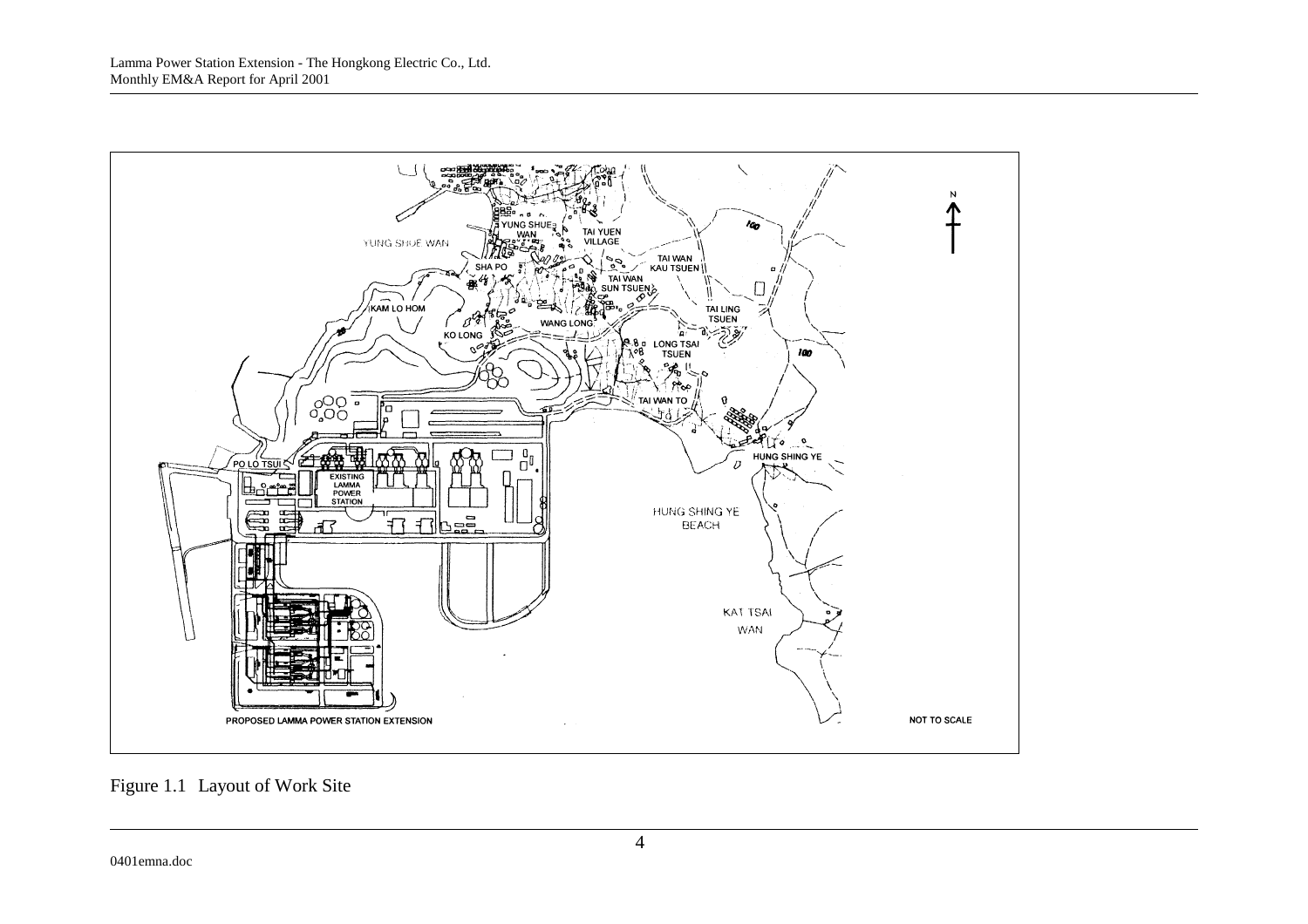

Figure 1.2 Location of Dumping Area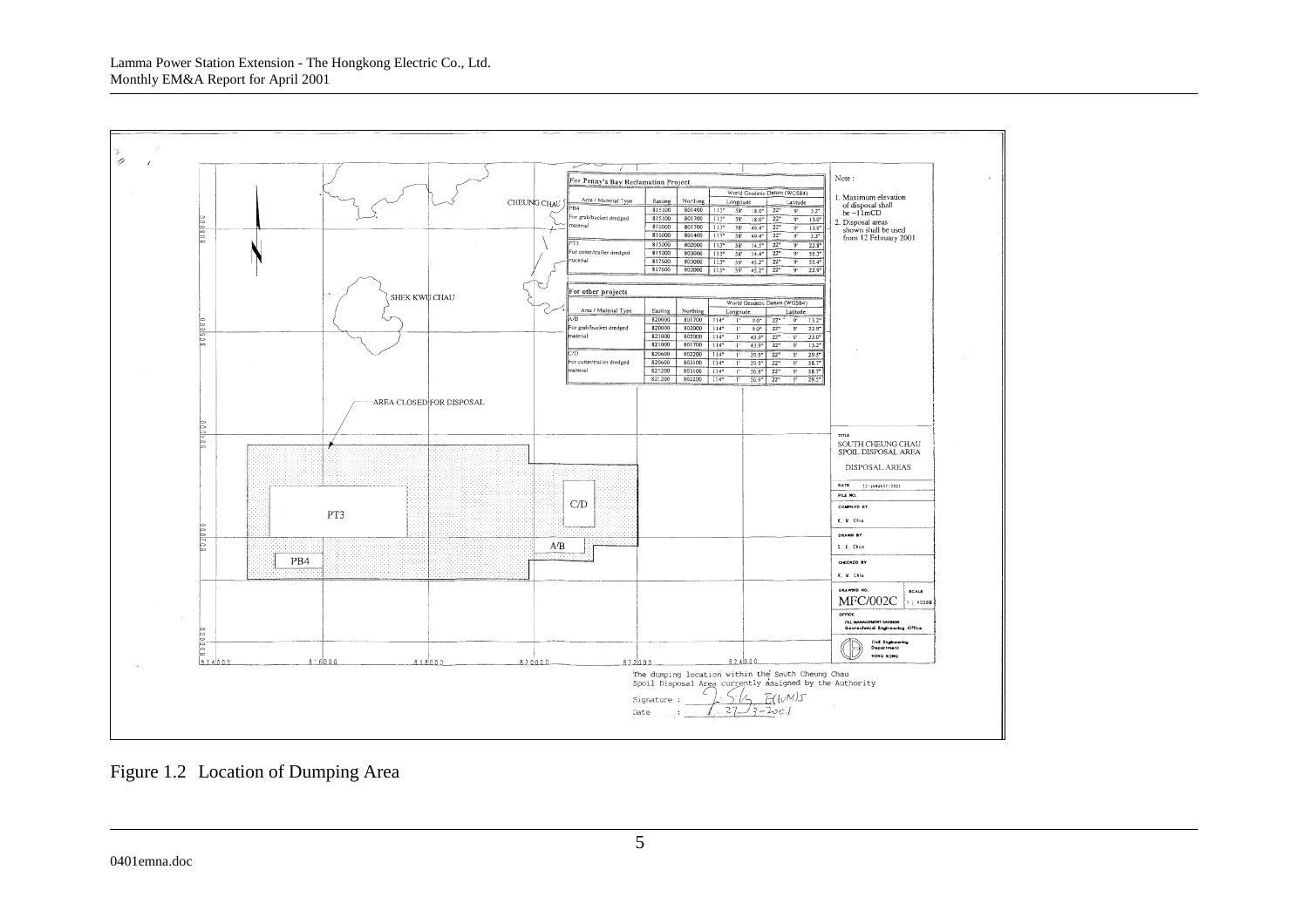## **2. AIR QUALITY**

#### **2.1 Monitoring Requirements**

1-hour and 24-hour TSP monitoring at agreed frequencies were conducted to monitor air quality. The impact monitoring data were checked against the Action/Limit Levels as determined in the Baseline Monitoring Report (Construction Phase). Appendix C shows the established Action/Limit Levels for Air Quality.

#### **2.2 Monitoring Locations**

Three dust monitoring locations were selected for 1-hour TSP sampling (AM1, AM2 & AM3) whereas four monitoring locations were selected for 24-hour TSP sampling (AM1, AM2, AM3 and AM4). Table 2.1 tabulates the monitoring stations. The locations of the monitoring stations are shown in Figure 2.1.

| <b>Location I.D.</b> | <b>Description</b> |
|----------------------|--------------------|
| AM1                  | Reservoir          |
| AM2                  | <b>East Gate</b>   |
| AM3                  | Ash Lagoon         |
| AM4                  | Tai Yuen Village   |

Table 2.1 Air-Quality Monitoring Locations

#### **2.3 Monitoring Equipment**

Continuous 24-hour TSP air quality monitoring was performed using the GS2310 High Volume Air Samplers (HVAS), Partisol Model 2000 Sampler and the MINIVOL Portable Sampler at AM1&2, AM3 and AM4 respectively. TEOM Model 1400a continuous dust monitors were used to carry out the 1-hour TSP monitoring at AM1, AM2 and AM3. Table 2.2 summarises the equipment used in the dust monitoring.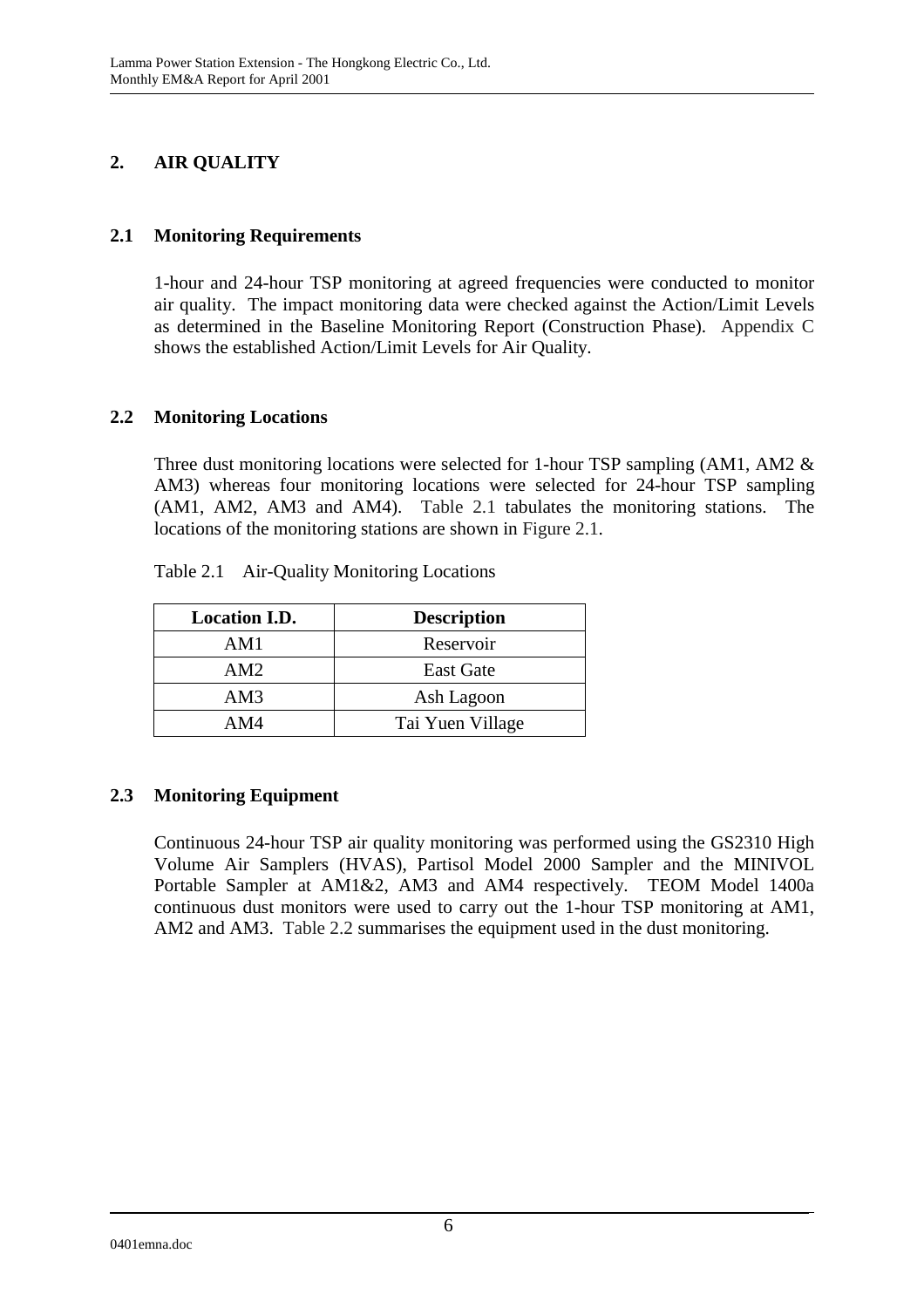| Equipment                        | <b>Model and Make</b>                         |
|----------------------------------|-----------------------------------------------|
| 24-hour sampling:                |                                               |
| <b>HVAS</b> Sampler              | Model GS2310                                  |
|                                  | Anderson Instruments Inc.                     |
| Partisol Air Sampler             | Partisol Model 2000<br>Rupprecht & Patashnick |
| <b>MINIVOL Portable Sampler</b>  | <b>AIRMETRICS</b>                             |
| 1-hour sampling:                 |                                               |
| <b>Continuous TSP Dust Meter</b> | TEOM Model 1400a                              |
|                                  | Rupprecht & Patashnick                        |

Table 2.2 Air Quality Monitoring Equipment

## **2.4 Monitoring Parameters, Frequency and Duration**

Table 2.3 summarises the monitoring parameters, duration and frequency of air quality monitoring. The monitoring schedule for the reporting month is shown in Appendix D.

|  | Table 2.3 Air Quality Monitoring Parameter, Duration and Frequency |  |
|--|--------------------------------------------------------------------|--|
|  |                                                                    |  |

| <b>Monitoring</b><br><b>Stations</b> | <b>Parameter</b> | <b>Duration</b> | Frequency            |
|--------------------------------------|------------------|-----------------|----------------------|
| AM1                                  | 1-hour TSP       |                 | 3 times every 6 days |
|                                      | 24-hour TSP      | 24              | Once every 6 days    |
| AM2                                  | 1-hour TSP       |                 | 3 times every 6 days |
|                                      | 24-hour TSP      | 24              | Once every 6 days    |
| AM3                                  | 1-hour TSP       |                 | 3 times every 6 days |
|                                      | 24-hour TSP      | 24              | Once every 6 days    |
| AM4                                  | 24-hour TSP      | 24              | Once every 6 days    |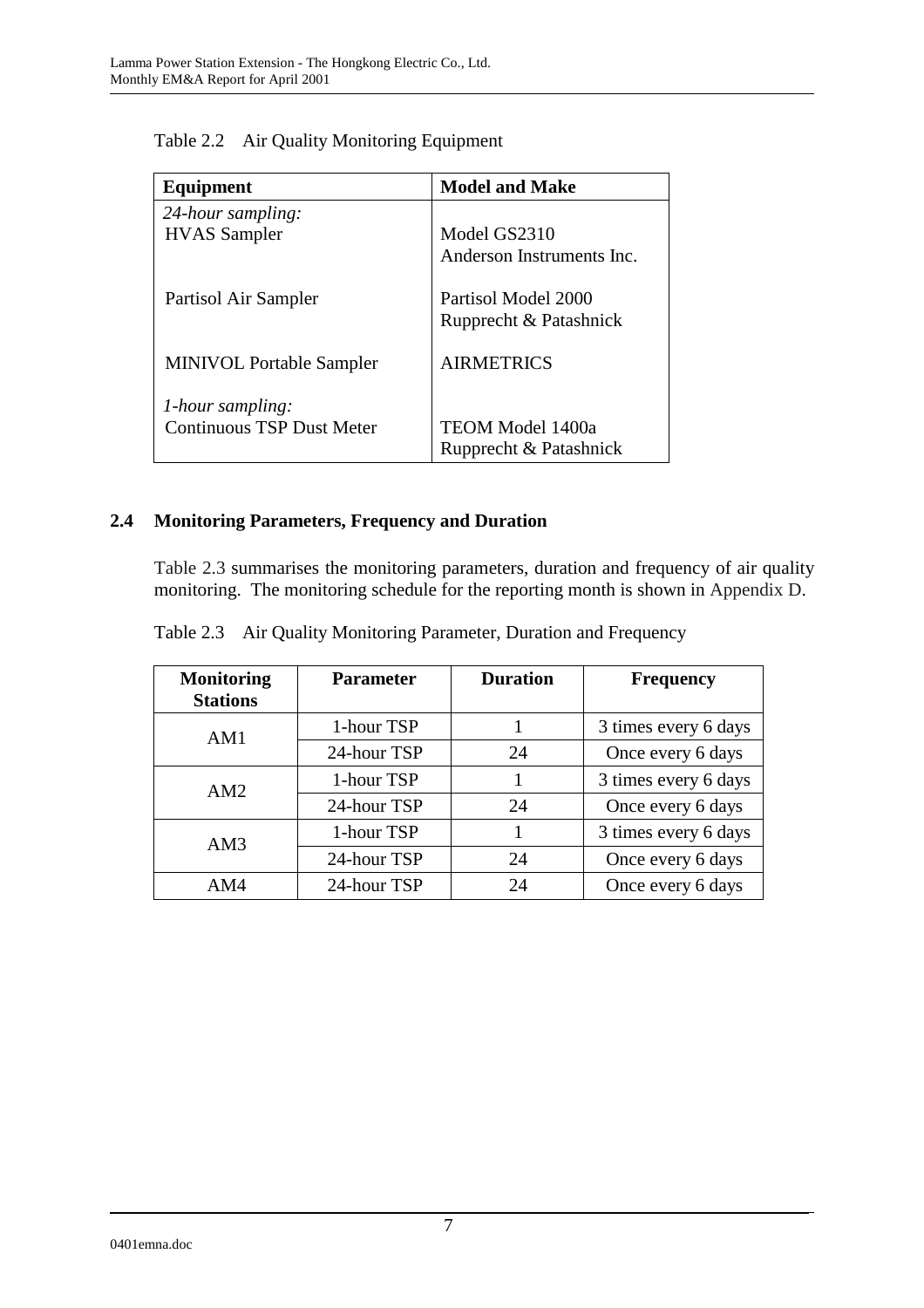## **2.5 Monitoring Procedures and Calibration Details**

24- hour TSP Monitor:

### *Preparation of Filter Papers*

- Visual inspection of filter papers was made to ensure that no pinholes, tears and creases were found;
- The filter papers were then labelled before sampling.
- The filter papers were equilibrated at room temperature and relative humidity  $<$  50% for at least 24 hours before weighing.

### *Field Monitoring*

- During collection of the sampled filter paper, the information on the elapse timer was logged. Site observations around the monitoring stations, which might have affected the monitoring results, were also recorded. Major pollution sources, if any, would be identified and reported. The flow record chart for the previous sampling was checked to see if there was any abnormality.
- The post-sampling filter papers were removed carefully from the filter holder and folded to avoid loss of fibres or dust particles from the filter papers;
- The filter holder and its surrounding were cleaned;
- Α pre-weighed blank filter paper for the next sampling was put in place and aligned carefully. The filter holder should be tightened firmly to avoid leakage;
- A new flow record chart was set into the flow recorder;
- The programmable timer was set for the next sampling period of 24 hrs  $\pm$  1/2 hr;
- The post-sampling filter papers were equilibrated at room temperature and relative humidity < 50% for at least 24 hours before weighing.

#### 1- hour TSP Monitor:

- The following parameters of the TEOM model dust meters are regularly checked to ensure proper functionality:
	- Mass concentration:
	- Total mass:
	- Frequency of the tapered element;
	- Electrical noise:
	- Main flow;
	- Auxiliary flow.

#### *Maintenance & Calibration*

- The monitoring equipment and their accessories are maintained in good working conditions.
- Monitoring equipment is calibrated at monthly intervals. Calibration details are shown in Appendix H.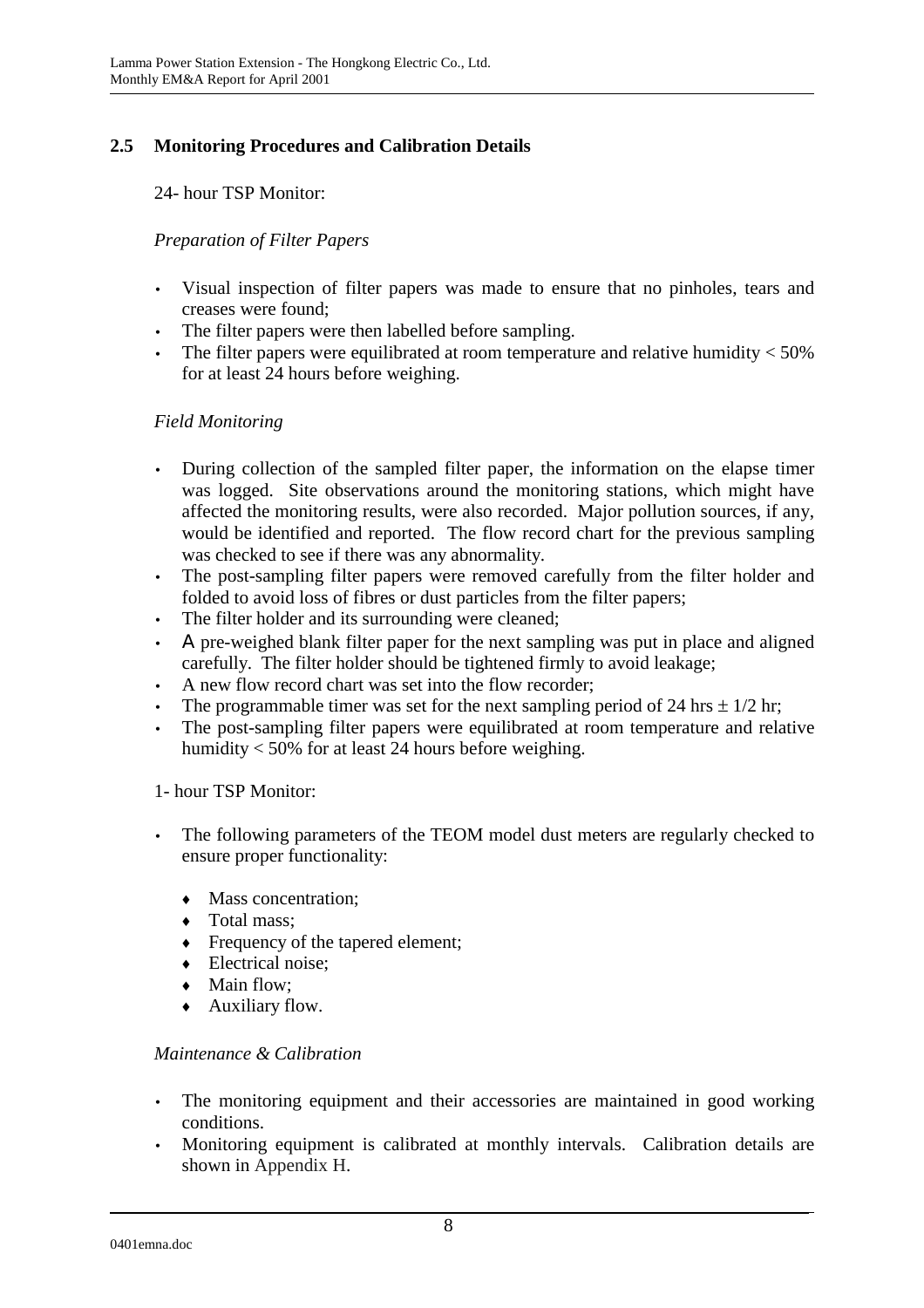#### **2.6 Results And Observations**

Dust monitoring was conducted as scheduled in the reporting month. All monitoring data and graphical presentation of the monitoring results are provided in Appendix E. Key findings and observations are provided as below:

*1-hour TSP* 

No exceedance of 1-hour TSP Action/Limit Level was recorded in the month.

*24-hour TSP* 

No exceedance of 24-hour TSP Action/Limit Levels was reported in the month.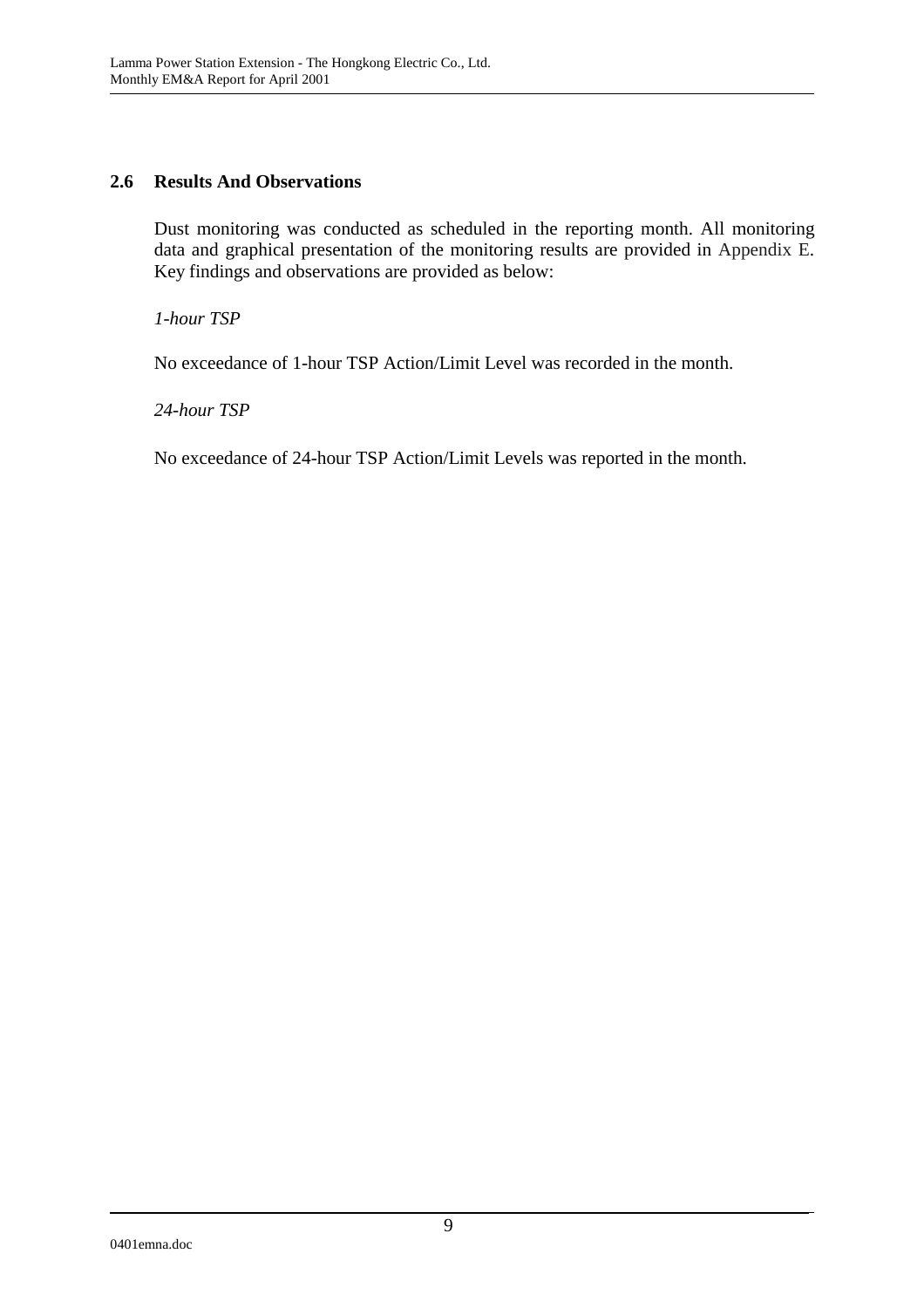

Figure 2.1 Location of Air Quality Monitoring Stations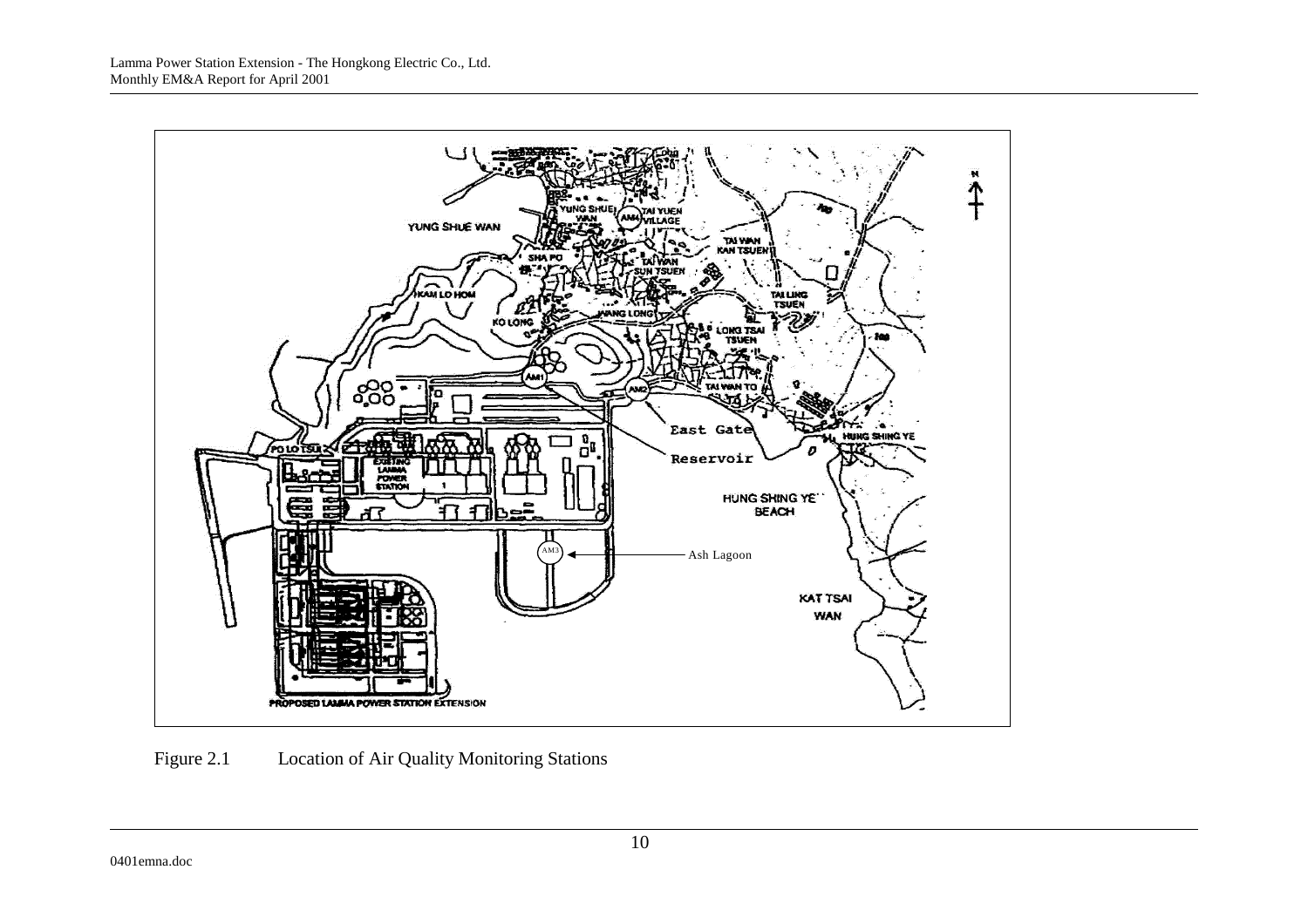### **3. NOISE**

### **3.1 Monitoring Requirements**

Continuous noise alarm monitoring at Ash Lagoon/Ching Lam were carried out to calculate the noise contributed by the construction activities at the two critical NSR's at Long Tsai Tsuen/Hung Shing Ye and the school within the village of Tai Wan San Tsuen. The noise impact monitoring data for construction noise other than percussive piling were checked against the limit levels as specified in the EM&A Manual. With the availability of the two construction noise permits on 2/4 and 24/4 respectively, impact monitoring for the construction work during the restricted hours was also carried out. Section 5 presents the details of the construction noise permits.

As there were no activities for the construction of the transmission system, no manual noise measurement at the Pak Kok Tsui residences was carried out in the reporting month. Appendix C shows the established Action/Limit Levels for noise.

#### **3.2 Monitoring Locations**

In accordance with the EM&A manual, the identified noise monitoring locations are listed in Table 3.1 and shown in Figure 3.1.

| Purpose of noise monitoring | <b>Monitoring Location</b> |  |
|-----------------------------|----------------------------|--|
| Lamma Extension             | Ash Lagoon                 |  |
| Lamma Extension             | Ching Lam                  |  |

#### **3.3 Monitoring Equipment**

The sound level meters used for noise monitoring complied with International Electrotechnical Commission Publications 651:1979 (Type 1) and 804:1985 (Type 1). The noise monitoring equipment used is shown in Table 3.2.

| Equipment                      | <b>Model</b> |
|--------------------------------|--------------|
| Sound level meter              | Rion NA-27   |
| Calibrator (IEC 60942 Class 1) | Rion NC-74   |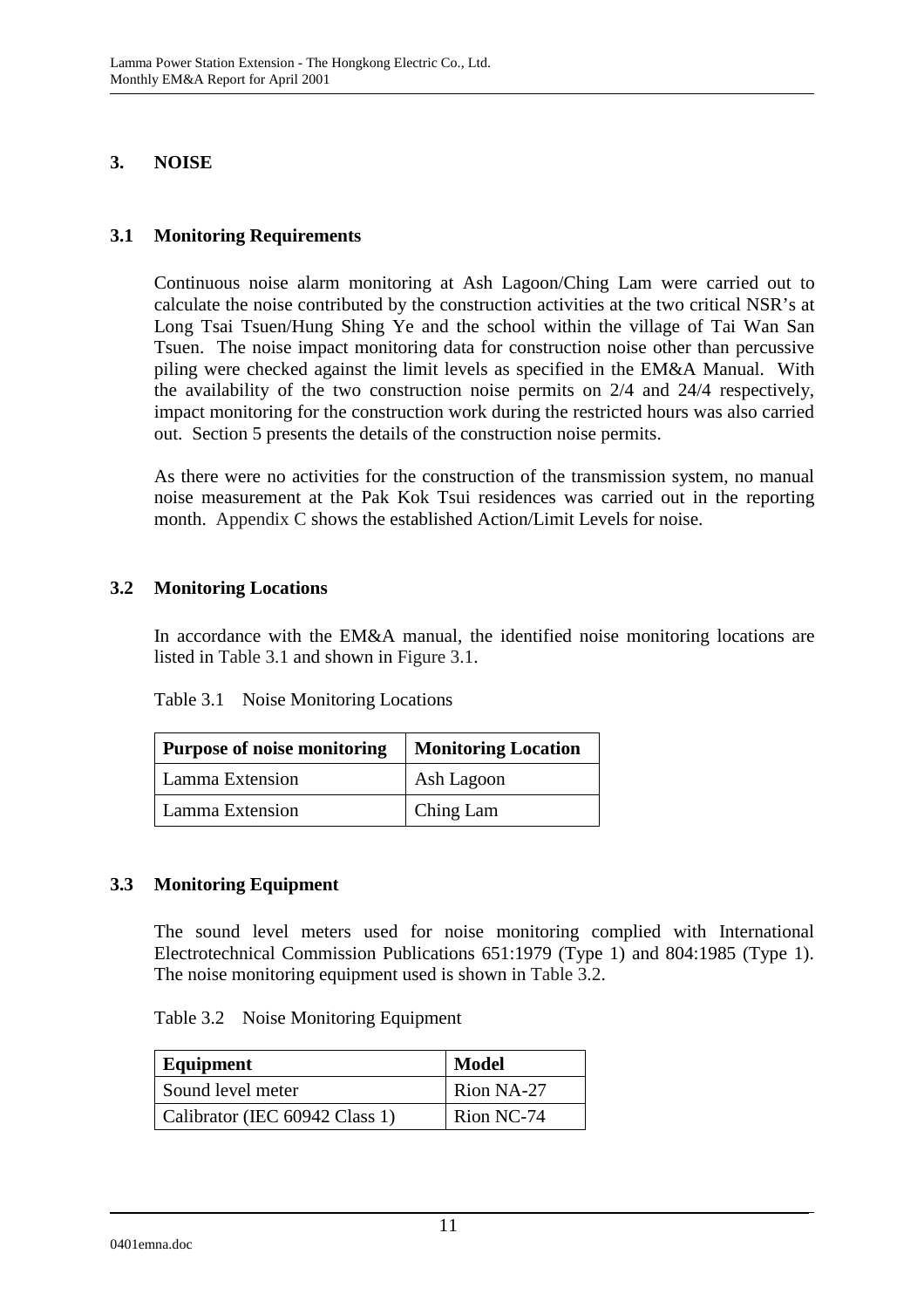## **3.4 Monitoring Parameters, Frequency and Duration**

Continuous noise alarm monitoring of A-weighted Leq levels was carried out at Ash Lagoon and Ching Lam. The measurement duration and parameter of noise monitoring were presented in Table 3.3 as follows:

| Location                | <b>Time Period</b>                                                                                       | <b>Frequency</b>                        | <b>Parameter</b>   |
|-------------------------|----------------------------------------------------------------------------------------------------------|-----------------------------------------|--------------------|
|                         | Daytime:<br>0700-1900 hrs on normal<br>weekdays                                                          | Daytime:<br>30 minutes                  | 30-min $L_{Aeq}$   |
| Ash Lagoon<br>Ching Lam | Evening-time $&$ holiday $*$ :<br>$0700-2300$ hrs on holidays;<br>and 1900-2300 hrs on all<br>other days | Evening-time<br>& holiday:<br>5 minutes | 5-min $L_{Aeq}$    |
|                         | Night-time $*$ :<br>2300-0700 hrs of next day                                                            | Night-time:<br>5 minutes                | $5$ -min $L_{Aeq}$ |

Table 3.3 Noise Monitoring Duration and Parameter

\* Noise monitoring is only carried out after the CNP was effective

## **3.5 Monitoring Procedures and Calibration Details**

#### *Monitoring Procedures*

The measured noise levels (MNL's) were collected at the noise alarm monitoring stations at Ash Lagoon and Ching Lam. The notional background noise levels (viz. baseline noise data at Ash Lagoon and Ching Lam) were applied to the corresponding MNL's in 30-min/5-min  $L_{\text{Aeg}}$ .

A wind speed sensor was installed at Station Building Rooftop. The wind speed signal was used to determine whether the data from Ash Lagoon and Ching Lam noise alarm monitoring stations were affected. The instantaneous data was discarded in case the instantaneous wind speed exceeded 10 m/s. The 30-min/5-min  $L_{Aeq}$  was considered valid only if the amount of valid data was equal to or above 70%.

The Environmental Team, when calibrating the noise measuring equipment, recorded all observations around the monitoring stations, which might have affected the monitoring results.

*Equipment Calibration* 

0401emna.doc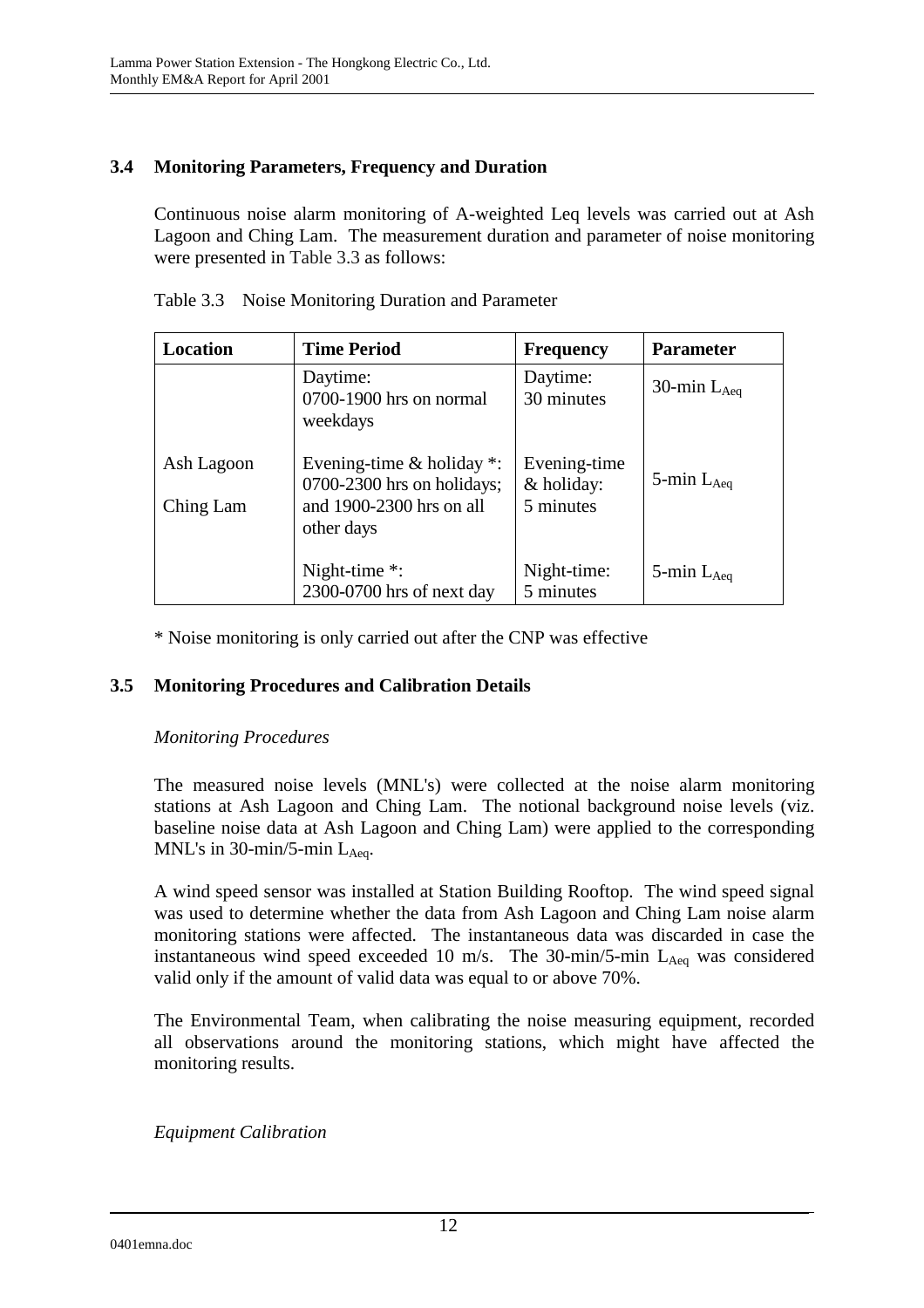Monthly calibration of the noise measuring equipment was carried out. Calibration details are shown in Appendix H.

The sound level meters and calibrators were verified by the manufacturer. A copy of calibration certificates is shown in Appendix H.

### **3.6 Results & Observations**

Continuous noise monitoring was conducted at the two monitoring stations at Ash Lagoon and Ching Lam. All monitoring results and their graphical presentations are provided in Appendix F.

Based on monitoring results, four cases of noise limit level exceedances were estimated for Long Tsai Tsuen/Hung Shing Ye in the reporting month. Details are summarised as follows:

| Date      | Time            | Cause                                                                                                                                                                                                                                                                                                                                                                                                                  | Action taken                                                                                                                                                                                                |
|-----------|-----------------|------------------------------------------------------------------------------------------------------------------------------------------------------------------------------------------------------------------------------------------------------------------------------------------------------------------------------------------------------------------------------------------------------------------------|-------------------------------------------------------------------------------------------------------------------------------------------------------------------------------------------------------------|
| 8/4/2001  | $13:05 - 13:15$ | Two limit level exceedances on noise at Long<br>Tsai Tsuen/Hung Shing Ye was recorded<br>(measured noise level: 66 and 63dBA; Limit<br>noise level: 60dBA). As there was no<br>dredging work on that day, the exceedances<br>were not related to the construction work.<br>Hence no further action was required.                                                                                                       | The construction<br>contractor was<br>informed of the limit<br>level exceedances for<br>investigation of the<br>causes on 17/4/2001.<br>IEC and EPD were<br>informed of the<br>exceedances on<br>27/4/2001. |
| 30/4/2001 | $05:10-05:15$   | One marginal limit level exceedance on noise<br>at Long Tsai Tsuen/Hung Shing Ye was<br>recorded (measured noise level: 46dBA;<br>Limit noise level: 45dBA). After<br>investigation, it is suspected that the limit<br>level exceedance was caused by birds'<br>activities as birds were seen to gather around<br>the noise monitoring station early in the<br>morning. Measures to deter birds are being<br>devised.  | The construction<br>contractor was<br>informed of the limit<br>level exceedance for<br>investigation of the<br>causes on 5/5/2001.<br>IEC and EPD were<br>informed of the<br>exceedance on<br>11/5/2001.    |
| 1/5/2001  | $06:40-06:45$   | One marginal limit level exceedance on noise<br>at Long Tsai Tsuen/Hung Shing Ye was<br>recorded (measured noise level: 46dBA;<br>Limit noise level: 45dBA). After<br>investigations, it is suspected that the limit<br>level exceedance was caused by birds'<br>activities as birds were seen to gather around<br>the noise monitoring station early in the<br>morning. Measures to deter birds are being<br>devised. | The construction<br>contractor was<br>informed of the limit<br>level exceedance for<br>investigation of the<br>causes on 5/5/2001.<br>IEC and EPD were<br>informed of the<br>exceedance on<br>11/5/2001.    |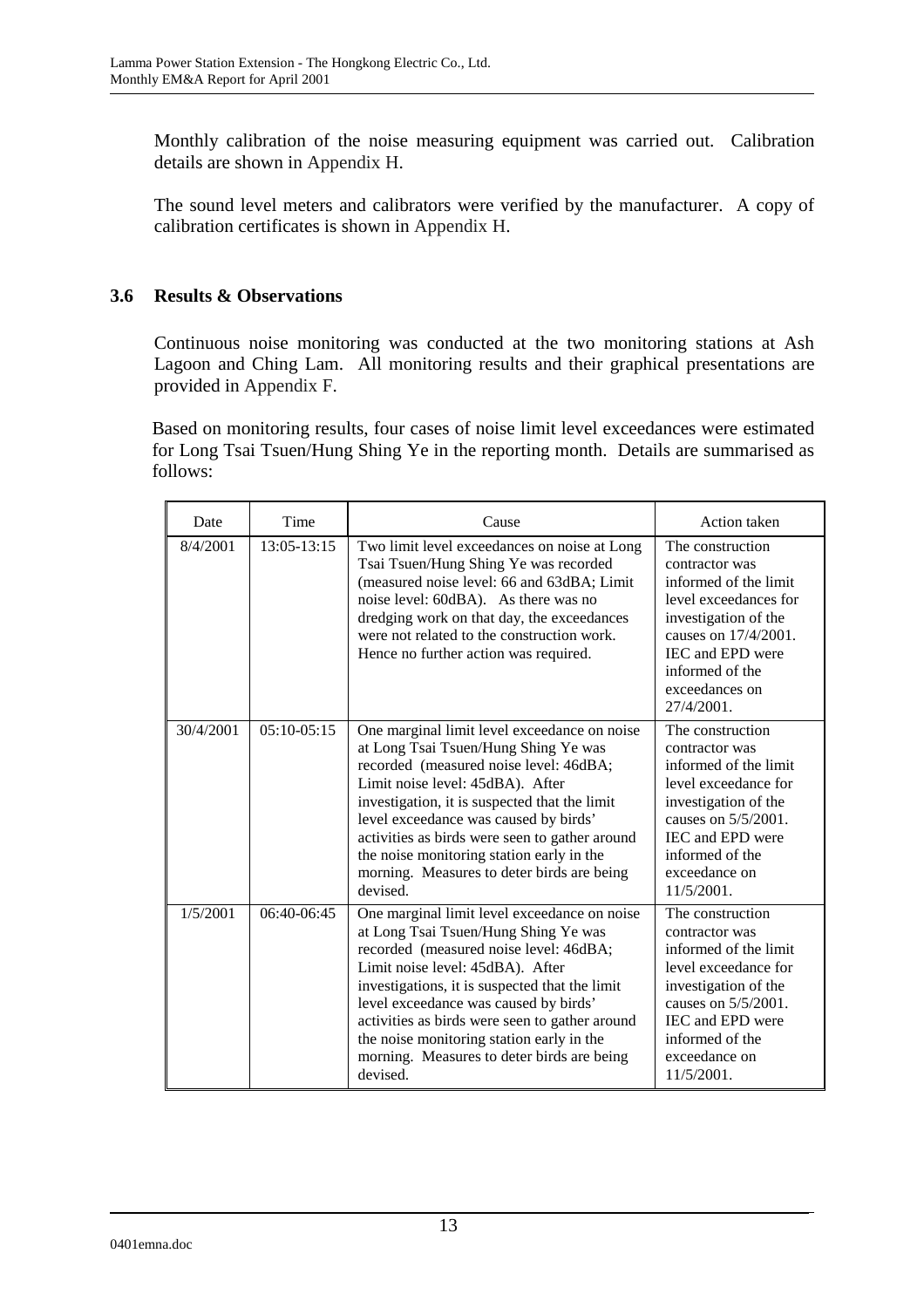

Figure 3.1 Location of Noise Monitoring Stations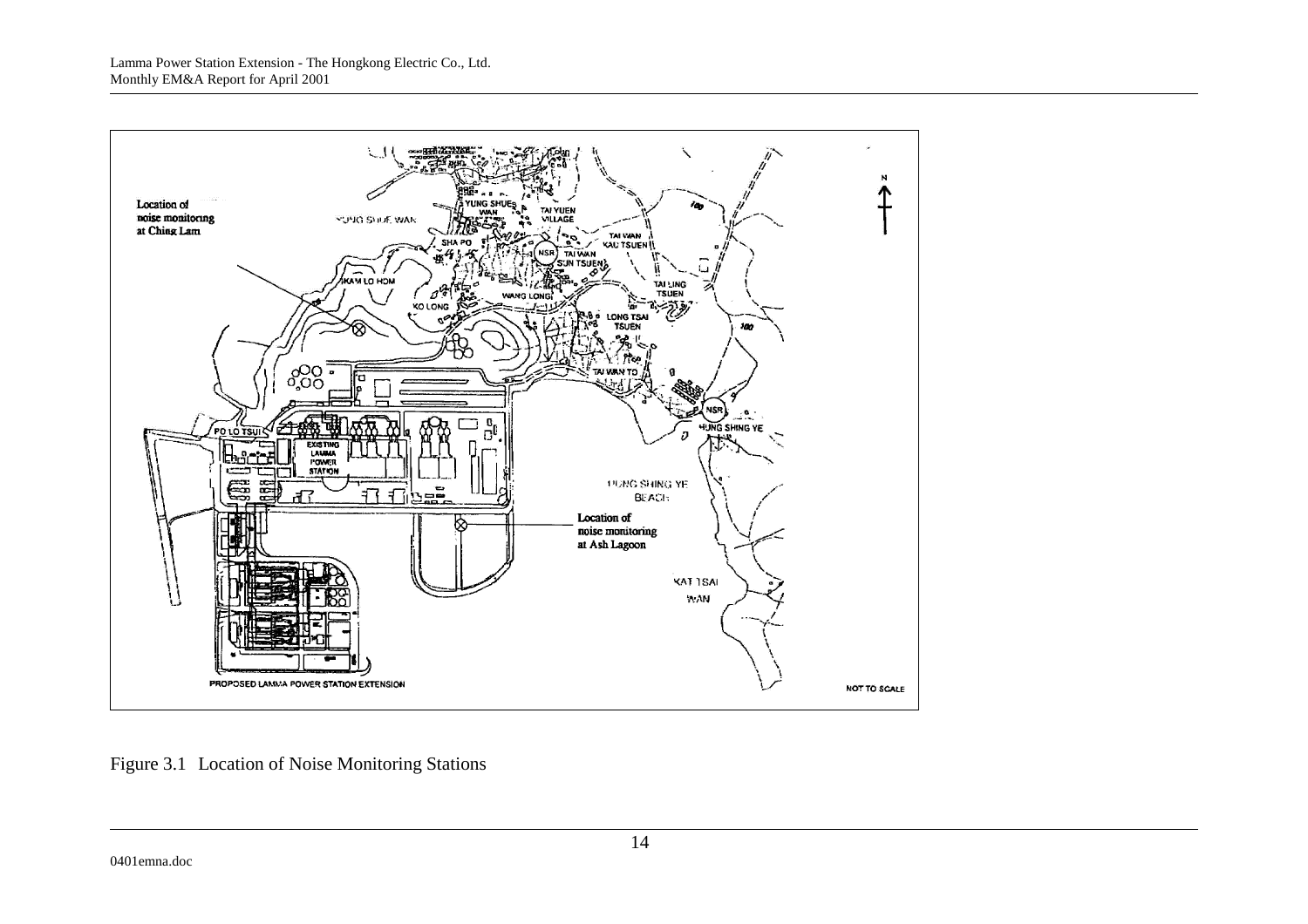## **4. WATER QUALITY MONITORING**

### **4.1 Monitoring Requirements**

Marine water quality monitoring at the monitoring locations adjacent to the dredging and filling operations for Lamma Extension was carried out by a monitoring consultant, HKPC. The purpose was to ensure that any deterioration of water quality could be detected and that timely action would be taken to rectify the situation. The impact monitoring data were checked against the AL levels as set out in the Baseline Monitoring Report (Construction Phase). As there were no activities for the laying of the gas pipeline in the reporting month, no water quality impact monitoring at the relevant stations was carried out. Appendix C shows the established Action/Limit Levels for water quality.

### **4.2 Monitoring Locations**

A total of twelve water quality monitoring locations were selected. 7 Sensitive Receiver (SR) stations were chosen on the basis of their proximity to the dredging and filling operations, 5 Marine Control Stations (C) as recommended in the EIA were selected to facilitate comparison of the water quality of the SR stations with ambient water quality conditions. Table 4.1 describes the locations of these monitoring stations. Their locations are shown in Figure 4.1.

| <b>Type</b>         | <b>Monitoring</b><br><b>Location</b> | <b>HK Metric</b><br>Grid E | <b>HK Metric</b><br><b>Grid N</b> |
|---------------------|--------------------------------------|----------------------------|-----------------------------------|
| Sensitive           | SR1                                  | 830 224                    | 811 528                           |
| Receiver            | SR <sub>2</sub>                      | 829 004                    | 810 903                           |
| <b>Stations</b>     | SR <sub>3</sub>                      | 829 194<br>$(829166)^{1}$  | 808 600<br>$(808592)^{1}$         |
|                     | SR4                                  | 830 119                    | 808 650                           |
|                     | SR <sub>5</sub>                      | 830 386                    | 807 189                           |
|                     | SR6                                  | 829 977                    | 805 758                           |
|                     | SR7                                  | 829 566                    | 804 545                           |
| Marine              | C <sub>1</sub>                       | 830 542                    | 813 492                           |
| Control<br>Stations | C <sub>2</sub>                       | 828 608                    | 813 492                           |
|                     | C <sub>3</sub>                       | 826 776                    | 809 978                           |
|                     | C <sub>4</sub>                       | 826 776                    | 806 464                           |
|                     | C5                                   | 830 440                    | 802 186                           |

Table 4.1 Water Quality Monitoring Locations

*1. Due to the construction programme, the monitoring location SR3 was slightly shifted since the monitoring on 16th April 2001. EPD has verbally been informed of the shift of the monitoring location.*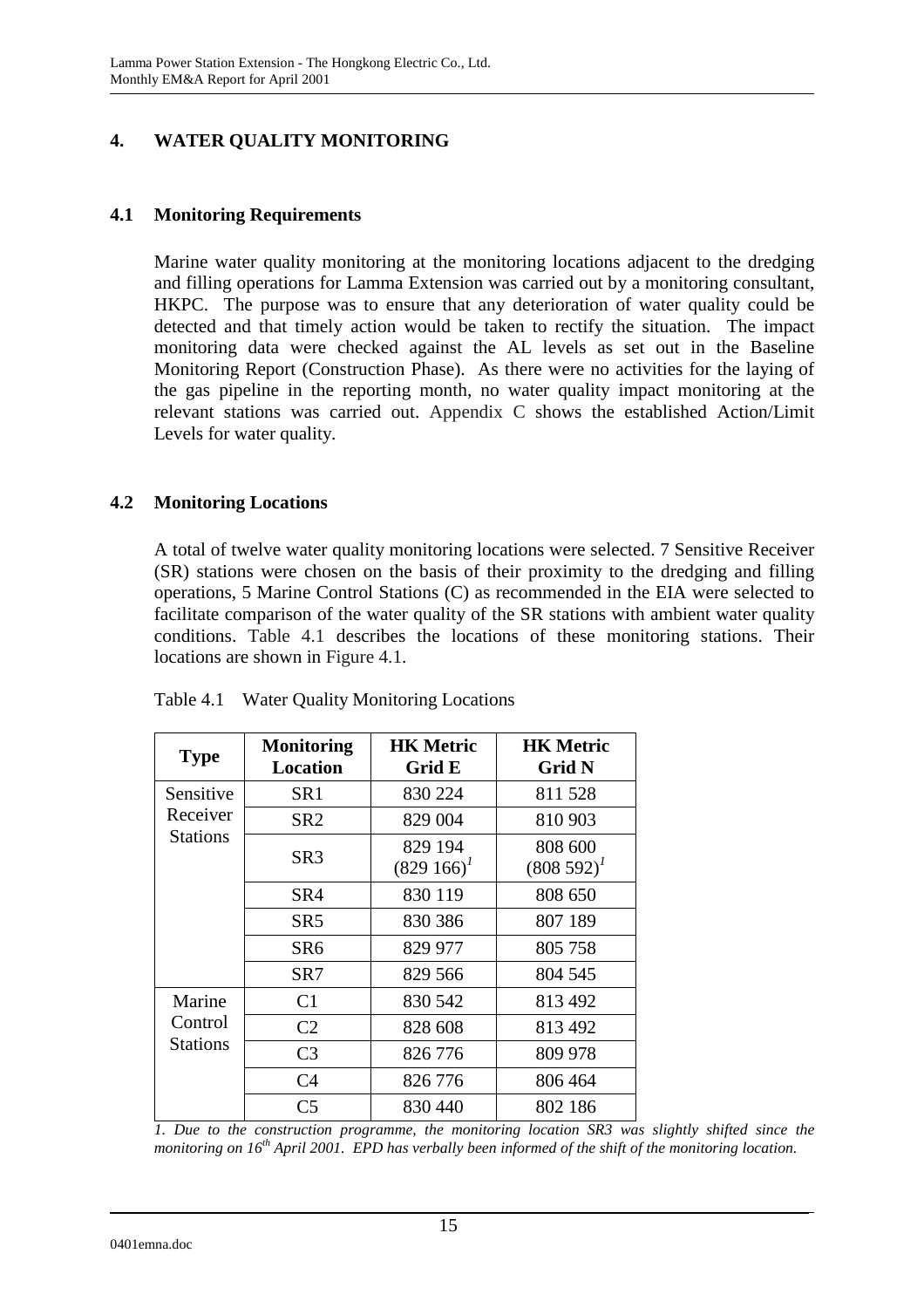## **4.3 Monitoring Equipment**

Table 4.2 summarizes the equipment used in the baseline water-quality monitoring programme.

Table 4.2 Water-Quality Monitoring Equipment

| Equipment                                | <b>Detection Limit</b>                                                                                                                                                                                                                                                                           |  |
|------------------------------------------|--------------------------------------------------------------------------------------------------------------------------------------------------------------------------------------------------------------------------------------------------------------------------------------------------|--|
| YSI 6820 Water<br><b>Quality Monitor</b> | Temperature: -5 to 50 <sup>0</sup> C; +/- 0.15 <sup>0</sup> C<br>Salinity: 0 to 70 ppt; $\pm$ /- 0.2 ppt<br>Dissolved Oxygen: 0 to $200\%$ ; +/- 0.5%<br>0 to 20 mg/L; $+/- 0.2$ mg/L<br>Turbidity: 0 to 100 and 100 to 1000 NTU;<br>$+/-$ 5% of the range<br>pH: 0 to 14 units; $+/- 0.2$ units |  |
| Trimble NT200 GPS                        | Accuracy better than 3m                                                                                                                                                                                                                                                                          |  |

### **4.4 Monitoring Parameters, Frequency and Duration**

Table 4.3 summarizes the monitoring parameters, frequencies and total duration of water quality monitoring. The monitoring schedule for reporting month is shown in Appendix D.

| Table 4.3 Water Quality Monitoring Parameters and Frequency |  |
|-------------------------------------------------------------|--|
|                                                             |  |

| <b>Monitoring</b><br><b>Stations</b>                                             | <b>Parameters</b>                                                                                                              | <b>Frequency</b>        | No. of<br><b>Depths</b>                  | No. of<br><b>Samples</b>                       |
|----------------------------------------------------------------------------------|--------------------------------------------------------------------------------------------------------------------------------|-------------------------|------------------------------------------|------------------------------------------------|
| <b>Sensitive Receiver</b><br><b>Stations</b><br>SR1, SR2, SR4,<br>SR5, SR6 & SR7 | Depth, m<br>Temperature, <sup>o</sup> C<br>Salinity, ppt<br>DO, mg/L                                                           | Three times<br>per week | 3<br>Surface,<br>Mid-Depth<br>and Bottom | $\overline{2}$<br>Mid-ebb<br>and Mid-<br>flood |
| <b>Marine Control</b><br><b>Stations</b><br>$C1, C2, C3, C4$ &<br>C <sub>5</sub> | DO Saturation,<br>$\%$<br>Turbidity, NTU<br>SS, mg/L<br>pH<br>Total inorganic<br>nitrogen, mg/L<br>Un-ionised<br>ammonia, mg/L |                         |                                          |                                                |

For laboratory analysis of marine water samples collected at SR3, only SS parameter was measured.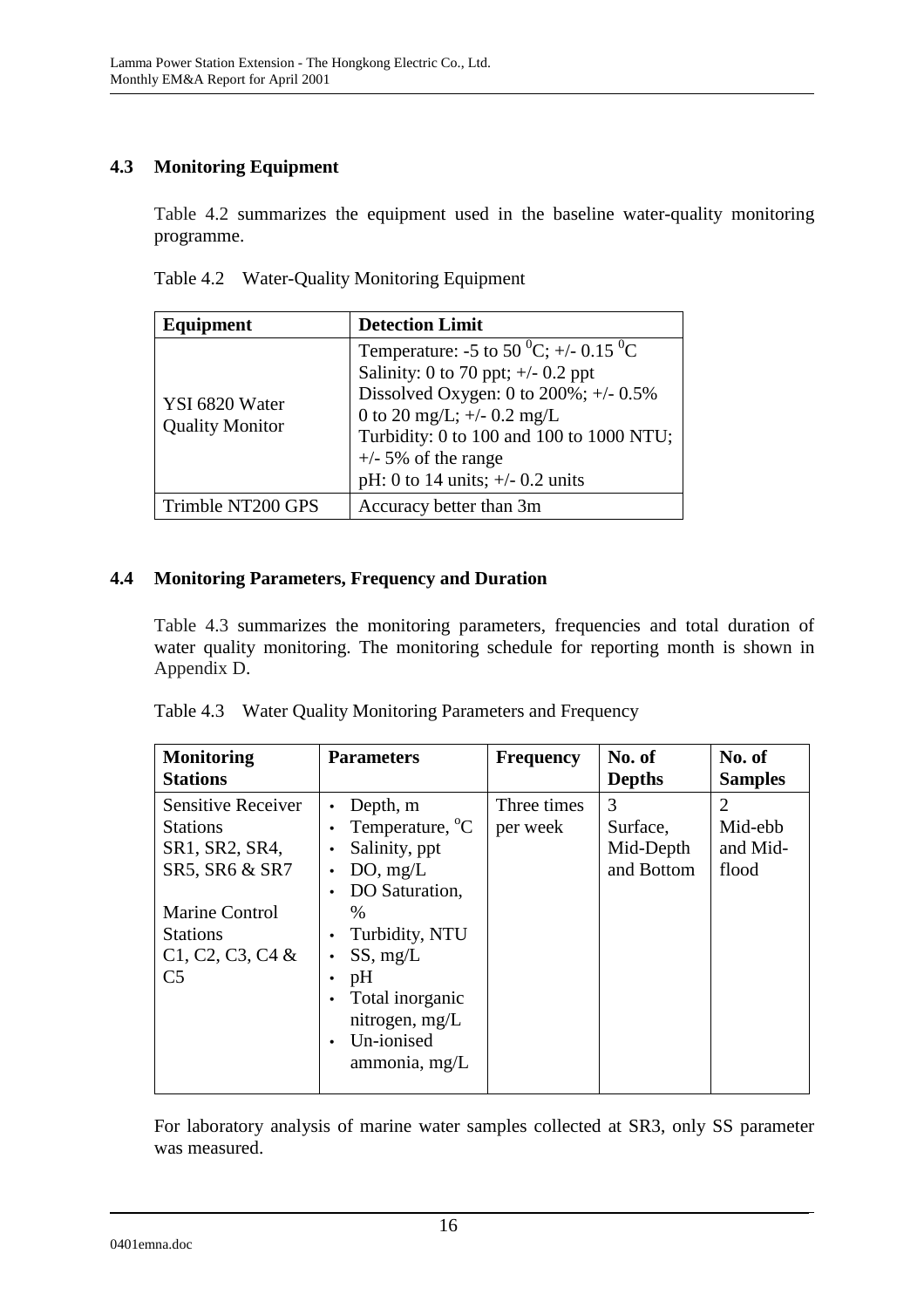## **4.5 Monitoring Procedures and Calibration Details**

#### *Monitoring Procedures*

- The monitoring stations were accessed using survey boat to within 3m, guided by Differential Global Positioning System (DGPS).
- The depth of the monitoring location was measured using depth meter in order to determine the sampling depths. Afterwards, the water sampler was lowered into the water to the required depths of sampling. Upon reaching the pre-determined depth, a messenger to activate the sampler was then released to travel down the wire. The water sample was sealed within the sampler before retrieving.
- All in-situ measurements at each monitoring stations were taken at 3 water depths, where appropriate, namely 1m below water surface, mid-depth, and 1 meter from seabed, except where the water depth was less than 6m, the mid-depth measurement was omitted. If the water depth was less than 3m, only the mid-depth position was monitored.
- At each measurement/sampling depth, two consecutive measurements were taken. The probes were retrieved out of the water after the first measurement and then redeployed for the second measurement. Where the difference in the value between the first and the second readings of each set was more than 25% of the value of the first reading, the reading was discarded and further samplings were taken.
- The duplicate water samples for physical and chemical analysis were stored into a pre-labelled high-density polyethylene (HDPE) bottle pre-rinsed with the same water samples. The sample bottles were than packed in cool-box (cooled to  $4^{\circ}C$ without being frozen) and delivered to a HOKLAS Laboratory for analysis upon the completion of each round of sampling.
- In addition, field information such as general meteorological conditions and any observations regarding any significant activities in the vicinity of each monitoring location were also recorded. Major water pollution sources, if any, would be identified and recorded.

#### *Equipment Calibration*

The equipment deployed for in-situ measurement of marine water quality was calibrated before use. The methodologies for the calibration follow the instruction manuals provided by the corresponding manufacturers. The calibration records are shown in Appendix H.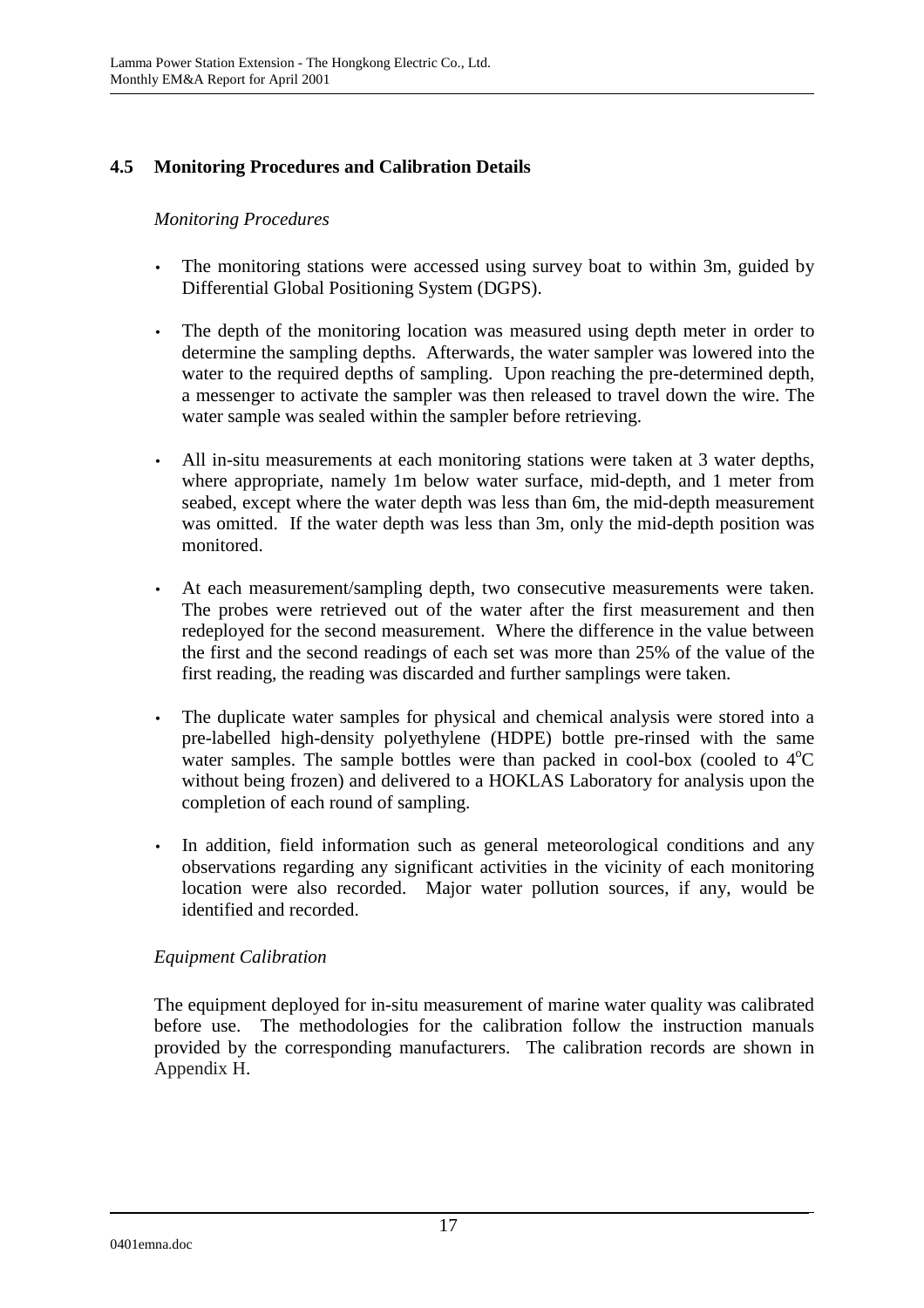### *Laboratory Analysis & QA/QC*

The collected marine water samples were analyzed for Suspended Solids, Total Inorganic Nitrogen and Unionized Ammonia with methodologies as summarized in Table 4.4.

| Table 4.4 Laboratory Analysis Methodologies of Marine Water Samples |
|---------------------------------------------------------------------|
|---------------------------------------------------------------------|

| <b>Parameter</b>           | <b>Method</b>                          | Limit of Reporting (mg/L) |
|----------------------------|----------------------------------------|---------------------------|
| Suspended Solids           | APHA 17 ed 2540 D                      | 1.0                       |
| Total Inorganic            | APHA 18 ed 4500 NO <sub>2</sub> B $\&$ | 0.01                      |
| Nitrogen                   | $NO_3 E + APHA$ 17ed 4500-             |                           |
|                            | NH <sub>3</sub> B, E                   |                           |
| <b>Ammoniacal Nitrogen</b> | APHA 17 ed 4500-NH <sub>3</sub> G      | 0.01                      |
| (Un-ionized)               |                                        | (Limit of Reporting for   |
| Ammonia)                   |                                        | Ammoniacal Nitrogen) x    |
|                            |                                        | degree of ionization      |

Note: The determination of unionized ammonia was based on the articles entitled "Aqueous Ammonia Equilibrium Calculation: Effect of pH and Temperature" and "Ionization of Ammonia in Seawater: Effects of Temperature, pH and Salinity" which was accepted by EPD.

In order to ensure that the laboratory analysis works were carried out properly, stringent QA/QC procedures (which includes the sample preparation as well as the subsequent instrumentation analysis) were followed. According to the requirements as stipulated in the EM&A Manual, QA/QC requirements for laboratory testing include: 1) "Blind" duplicate samples analysis of 10% collected marine water samples; and 2) in-house QA/QC procedures of the testing laboratory (this includes the use of blank, batch duplicates, quality control samples and matrix spike recovery test).

#### Blind Duplicate:

In order to cross check the precision of the measurement results obtained from the laboratory analysis, "blind" duplicate samples of 10% of the collected marine water samples were analysed alongside the normal samples. The sample codes for the "blind" duplicates were determined by the sampling team and are not identifiable by the laboratory. The results of the "blind" duplicate samples are summarized in Appendix H.

In accordance with the QA/QC procedures of Environmental Management Laboratory of HKPC, QA/QC procedures shall be conducted for at least 5% of samples. A total of 792 sets of samples (for Total Inorganic Nitrogen and Unionized Ammonia) and 864 sets of samples (for Suspended Solids analysis) were received during the marine monitoring period including both ebb and flood tides. Therefore at least 5% laboratory blanks, batch duplicates, quality control samples and recovery tests for each parameter were conducted. The acceptance criteria are outlined in each type of Quality Control data.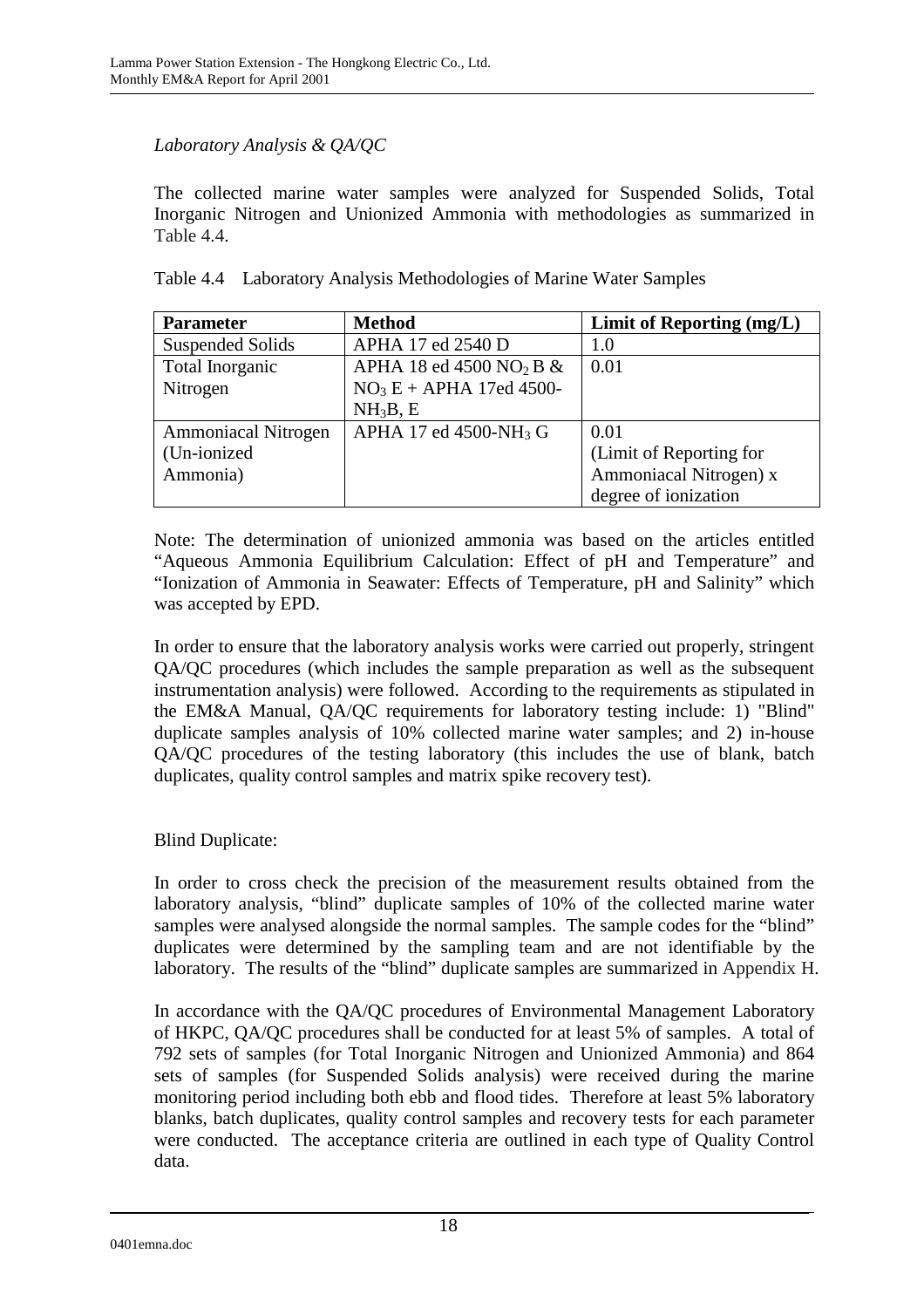### Blank:

A laboratory blank is an analyte free matrix to which all reagents are added in the same volumes or proportions as used in the standard sample preparation to monitor contamination introduced in laboratory. The acceptance criterion for laboratory blank in Environmental Management Division (EMD) Laboratory of HKPC stipulated in EMD Quality Manual is less than the detection limit. All the laboratory blank values and acceptance criterion of the following testing parameter are summarized in Appendix H.

- Suspended Solids
- Unionized Ammonia
- Total Inorganic Nitrogen

### Batch Duplicate:

Batch duplicate is an intra-laboratory split sample randomly selected from the sample batch to monitor the method precision in a given matrix. The acceptance limit of duplicate values of the following testing parameters and their duplicate results are summarized in Appendix H.

- Suspended Solids
- Unionized Ammonia
- Total Inorganic Nitrogen

#### Quality Control Sample:

The quality control sample is the analysis of material with a known concentration of contaminants to determine the accuracy of results in a given matrix. The quality control samples are not applicable to all testing parameters due to the constraints of the testing parameters. The quality control samples results for the following testing parameters are shown in Appendix H.

- Unionized Ammonia
- Total Inorganic Nitrogen

Quality control sample testing is not applicable to the testing of Suspended Solids.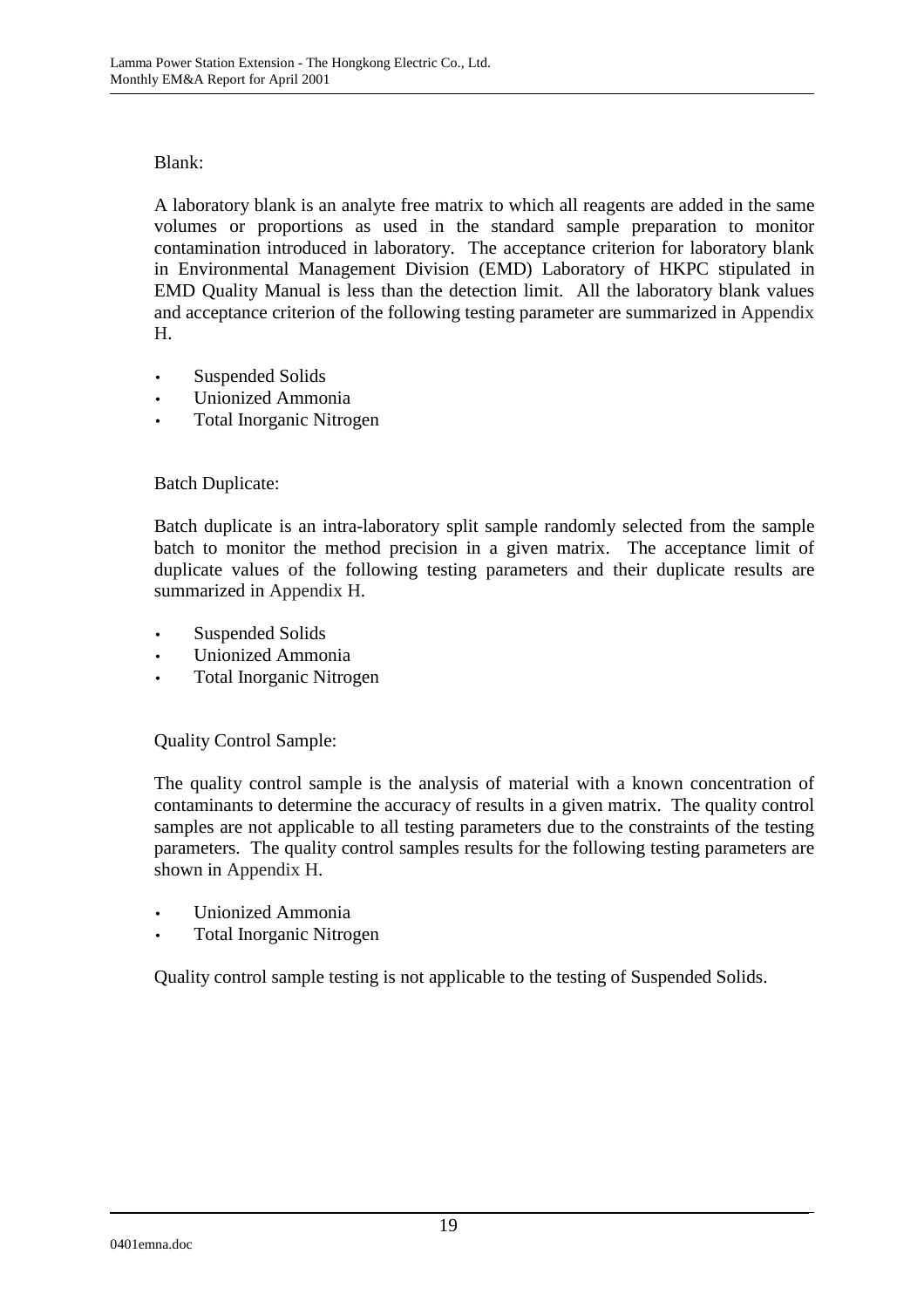### Matrix Spike:

Matrix spike is an intra-laboratory split of a sample digested spiked with target known concentration analyte to determine method bias in a given matrix. The matrix spike is applicable to the following tests:

- Unionized Ammonia
- Total Inorganic Nitrogen

Matrix spike testing is not applicable to testing of Suspended Solids. The matrix spike samples results are shown in Appendix H.

The QA/QC results in Appendix H indicated that the laboratory analysis works of the collected marine water samples were properly carried out and the measurement results obtained were valid in accordance with the Hong Kong Laboratory Accreditation Scheme (HOKLAS) requirements. On the other hand, the "blind" duplicate measurement results indicated that the precision of the measurements for Suspended Solids, Total Inorganic Nitrogen and Unionized Ammonia are in compliance with the HOKLAS requirements.

### **4.6 Results and Observations**

Marine water monitoring was conducted as scheduled in the reporting month except the monitoring on 11<sup>th</sup> April 2001 which was cancelled due to adverse weather. All monitoring data and graphical presentation of the monitoring results are provided in Appendix G. Key findings and observations are provided in the following tables:

| $\beta$ of the contract of the contract $\alpha$ is $\beta$ and $\beta$ and $\beta$ and $\beta$ and $\beta$ and $\beta$ and $\beta$ |                       |             |                               |  |
|-------------------------------------------------------------------------------------------------------------------------------------|-----------------------|-------------|-------------------------------|--|
| Monitoring                                                                                                                          | Number of Exceedances |             | <b>Investigation Findings</b> |  |
| Dates                                                                                                                               | Action Level          | Limit Level | (if any)                      |  |
| 2nd April                                                                                                                           |                       |             | N. A.                         |  |
| 4th April                                                                                                                           |                       | 0           | N. A.                         |  |
| 6th April                                                                                                                           |                       | 0           | N. A.                         |  |
| 9th April                                                                                                                           |                       | 0           | N. A.                         |  |
| 13th April                                                                                                                          |                       | 0           | N. A.                         |  |
| 16th April                                                                                                                          |                       | 0           | N. A.                         |  |
| 18th April                                                                                                                          |                       | 0           | N. A.                         |  |
| 20th April                                                                                                                          |                       | 0           | N. A.                         |  |
| 23rd April                                                                                                                          |                       | 0           | N. A.                         |  |
| 25th April                                                                                                                          |                       | 0           | N. A.                         |  |
| 27th April                                                                                                                          |                       | 0           | N. A.                         |  |
| 30th April                                                                                                                          |                       |             | N. A.                         |  |
|                                                                                                                                     |                       |             |                               |  |

Summary of Exceedances in Dissolved Oxygen (Surface and Middle) in April 2001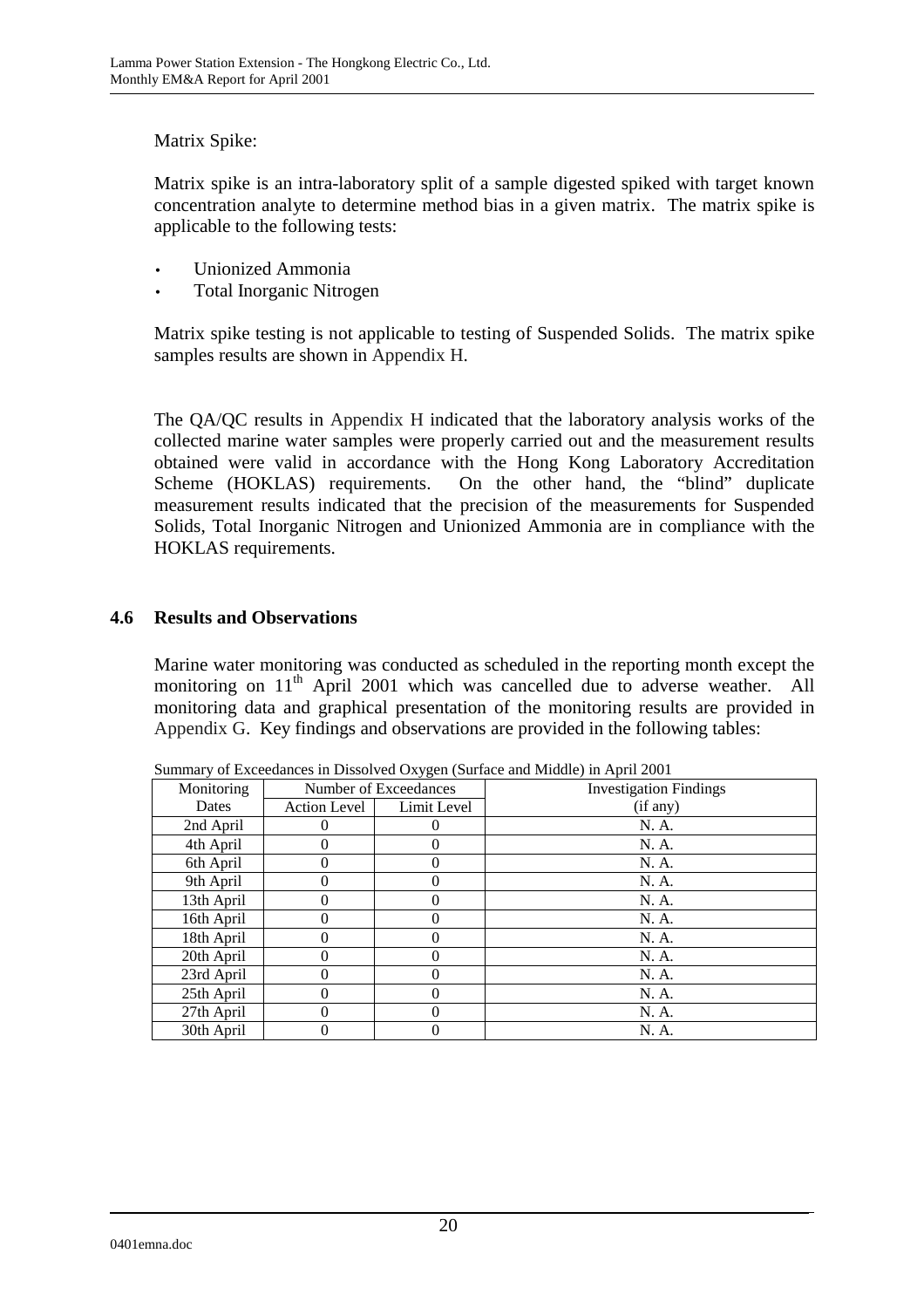| Monitoring |                     | Number of Exceedances | <b>Investigation Findings</b> |
|------------|---------------------|-----------------------|-------------------------------|
| Dates      | <b>Action Level</b> | Limit Level           | (if any)                      |
| 2nd April  |                     |                       | N. A.                         |
| 4th April  |                     | 0                     | N. A.                         |
| 6th April  | 0                   | $\Omega$              | N. A.                         |
| 9th April  | 0                   | 0                     | N. A.                         |
| 13th April |                     | 0                     | N. A.                         |
| 16th April |                     | 0                     | N. A.                         |
| 18th April | 0                   | 0                     | N. A.                         |
| 20th April |                     | 0                     | N. A.                         |
| 23rd April |                     | 0                     | N. A.                         |
| 25th April |                     | 0                     | N. A.                         |
| 27th April |                     | $\Omega$              | N. A.                         |
| 30th April | 0                   | $\Omega$              | N. A.                         |

Summary of Exceedances in Dissolved Oxygen (Bottom) in April 2001

Summary of Exceedances in Turbidity (Depth Average) in April 2001

| Monitoring | No. of Exceedances |             | <b>Investigation Findings</b> |
|------------|--------------------|-------------|-------------------------------|
| Dates      | Action Level       | Limit Level | (if any)                      |
| 2nd April  | 0                  | 0           | N. A.                         |
| 4th April  |                    | 0           | N. A.                         |
| 6th April  | 0                  | 0           | N. A.                         |
| 9th April  | 0                  | 0           | N. A.                         |
| 13th April | 0                  | 0           | N. A.                         |
| 16th April | 0                  | 0           | N. A.                         |
| 18th April |                    | 0           | N. A.                         |
| 20th April | 0                  | 0           | N. A.                         |
| 23rd April | 0                  | 0           | N. A.                         |
| 25th April | 0                  | 0           | N. A.                         |
| 27th April | 0                  | 0           | N. A.                         |
| 30th April | 0                  | 0           | N. A.                         |

Summary of Exceedances in Suspended Solids (Depth Average) in April 2001

| Monitoring |                     | Number of Exceedances | <b>Investigation Findings</b>                        |
|------------|---------------------|-----------------------|------------------------------------------------------|
| Dates      | <b>Action Level</b> | Limit Level           | (if any)                                             |
| 2nd April  | $\theta$            |                       | N. A.                                                |
| 4th April  | $\Omega$            |                       | N. A.                                                |
| 6th April  | $\theta$            | 1 (SR1 at mid         | Not related to site activities since no dredging and |
|            |                     | flood tide)           | reclamation works were carried out                   |
| 9th April  | $\Omega$            | 0                     | N. A.                                                |
| 13th April | $\Omega$            | $\theta$              | N. A.                                                |
| 16th April | 0                   | $\theta$              | N. A.                                                |
| 18th April | 0                   | $\theta$              | N. A.                                                |
| 20th April | 0                   | 0                     | N. A.                                                |
| 23rd April | 0                   | 0                     | N. A.                                                |
| 25th April | 1 (SR1 at mid       | $\theta$              | Not related to site activities since SR1 was located |
|            | flood)              |                       | at the upstream of the study area during the         |
|            |                     |                       | sampling                                             |
| 27th April | $\Omega$            | $\Omega$              | N. A.                                                |
| 30th April | $\theta$            | 1 (SR1 at mid         | Not related to site activities since the results at  |
|            |                     | flood)                | SR2, located upstream of SR1, was much lower         |
|            |                     |                       | than the result at SR1 suggesting that the           |
|            |                     |                       | background fluctuation is significant                |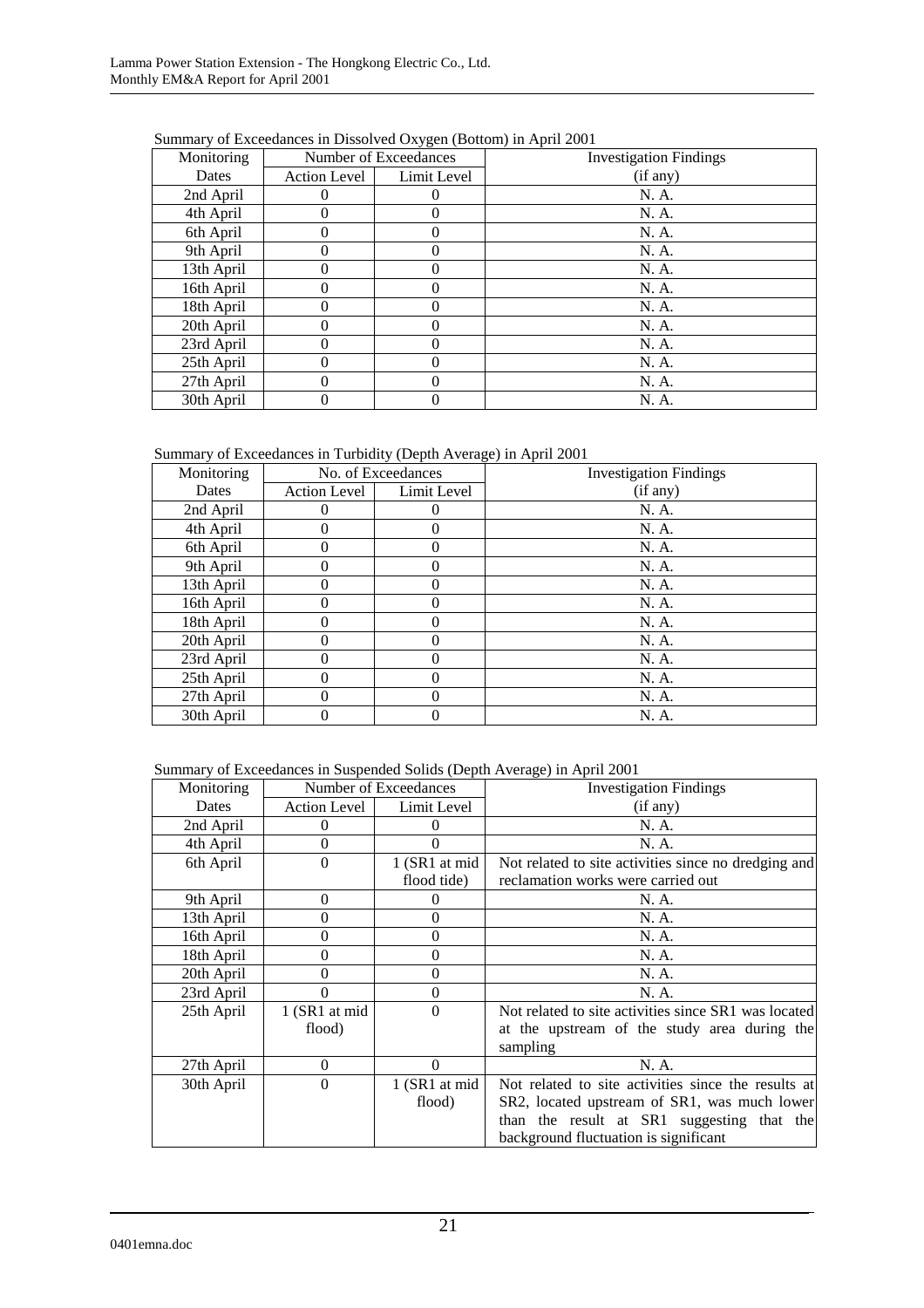| Monitoring | Number of Exceedances             |                  | <b>Investigation Findings</b>                                                                                    |  |
|------------|-----------------------------------|------------------|------------------------------------------------------------------------------------------------------------------|--|
| Dates      | Action Level                      | Limit Level      | (if any)                                                                                                         |  |
| 2nd April  | $\Omega$                          | $\boldsymbol{0}$ | N. A.                                                                                                            |  |
| 4th April  | 1 (SR6 at mid                     | $\Omega$         | Not related to site activities since no dredging works                                                           |  |
|            | ebb tide)                         |                  | were carried out                                                                                                 |  |
| 6th April  | 1 (SR2 at mid                     | $\overline{0}$   | Not related to site activities since no dredging works                                                           |  |
|            | ebb tide)                         |                  | were carried out                                                                                                 |  |
| 9th April  | 0                                 | $\boldsymbol{0}$ | N. A.                                                                                                            |  |
| 13th April | $\boldsymbol{0}$                  | $\boldsymbol{0}$ | N. A.                                                                                                            |  |
| 16th April | $\boldsymbol{0}$                  | $\boldsymbol{0}$ | N. A.                                                                                                            |  |
| 18th April | $\boldsymbol{0}$                  | $\boldsymbol{0}$ | N. A.                                                                                                            |  |
| 20th April | $\boldsymbol{0}$                  | $\boldsymbol{0}$ | N. A.                                                                                                            |  |
| 23rd April | 5                                 | $\overline{0}$   | The exceedances at SR1 and SR2 during ebb tide                                                                   |  |
|            | (SR1, SR2,                        |                  | were not related to site activities since they were                                                              |  |
|            | SR5, SR7 during                   |                  | located upstream of the site works activities during                                                             |  |
|            | mid ebb;                          |                  | the sampling.                                                                                                    |  |
|            | SR2 during mid                    |                  |                                                                                                                  |  |
|            | flood)                            |                  | The exceedances at SR5 and SR7 during mid ebb                                                                    |  |
|            |                                   |                  | tide were not related to site activities. By reviewing                                                           |  |
|            |                                   |                  | the literature data of EPD in 1999, the range of SS                                                              |  |
|            |                                   |                  | in the vicinity of the said stations (i.e. SM5) was                                                              |  |
|            |                                   |                  | < 0.001<br>therefore<br>0.003,<br>the<br>elevated<br>to                                                          |  |
|            |                                   |                  | measurement results<br>might be due<br>the<br>to                                                                 |  |
|            |                                   |                  | background fluctuation of the study area.                                                                        |  |
|            |                                   |                  |                                                                                                                  |  |
|            |                                   |                  | For the elevated measurement result at SR2 during                                                                |  |
|            |                                   |                  | flood tide, the routine monitoring results on 25/4/01                                                            |  |
|            |                                   |                  | at the flood tide was used for result confirmation                                                               |  |
|            |                                   |                  | purpose and it was below the Action Level.                                                                       |  |
|            |                                   |                  | Therefore, it is considered that the elevated                                                                    |  |
|            |                                   |                  | measurement result at SR2 during flood tide might                                                                |  |
|            |                                   |                  | be due to the background fluctuation.                                                                            |  |
|            |                                   |                  |                                                                                                                  |  |
| 25th April | 1                                 | $\mathbf{0}$     | The exceedance was not related to site activities. It                                                            |  |
|            | (SR2 at mid ebb)                  |                  | was rainy during sampling and SR2 was located                                                                    |  |
|            |                                   |                  | quite close to the shore. Therefore, it would be                                                                 |  |
|            |                                   |                  | expected that the water quality at SR2 was                                                                       |  |
|            |                                   |                  | significantly affected by the surface runoff from the                                                            |  |
|            |                                   |                  | shore.                                                                                                           |  |
| 27th April | 8 (SR1, SR4,                      | 2 (SR2 at mid    | Measurement results at control stations were<br>ebb; SR7 at mid notably high (some measurements even higher than |  |
|            | SR5, SR6 &                        |                  |                                                                                                                  |  |
|            | SR7 at mid ebb;<br>$(SR2, SR5 \&$ | flood)           | the impact station results) indicating that the<br>background concentrations were already high. In               |  |
|            |                                   |                  |                                                                                                                  |  |
|            | SR6 at mid<br>flood)              |                  | addition, based on the site diary there was no                                                                   |  |
|            |                                   |                  | significant increase in the magnitude of construction                                                            |  |
|            |                                   |                  | works at the site area. On the other hand, as<br>recorded from the AFCD that red tide occurred in                |  |
|            |                                   |                  | HK waters on $25th$ April suggesting that the elevated                                                           |  |
|            |                                   |                  | measurement results might be due to                                                                              |  |
|            |                                   |                  | the                                                                                                              |  |
|            |                                   |                  | Taking the above into<br>background fluctuation.                                                                 |  |
|            |                                   |                  | account, the said exceedances were considered not                                                                |  |
|            |                                   |                  | related to site activities.                                                                                      |  |

Summary of Exceedances in Unionized Ammonia (Depth Average) in April 2001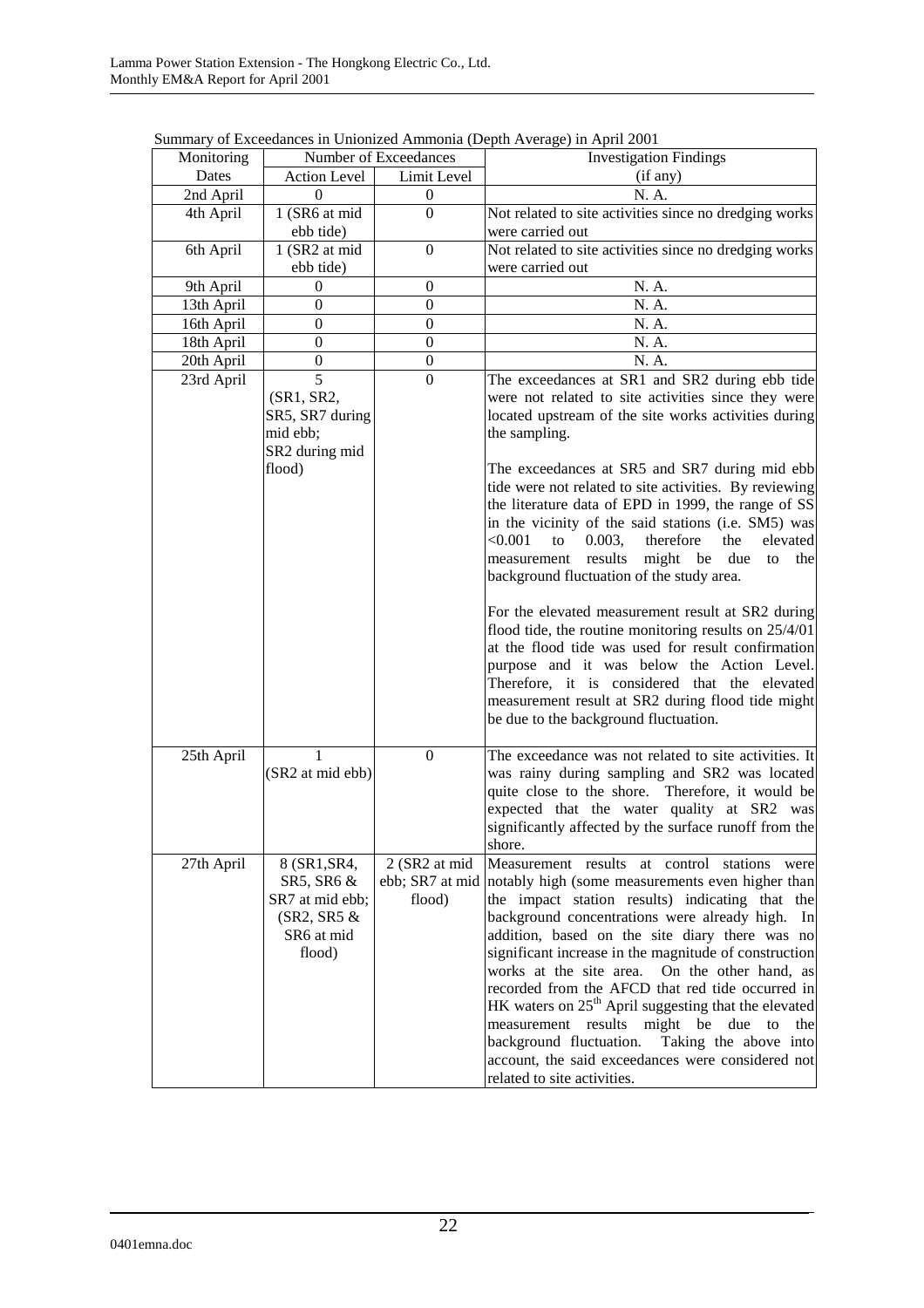| Monitoring | Number of Exceedances |             | <b>Investigation Findings</b>                          |
|------------|-----------------------|-------------|--------------------------------------------------------|
| Dates      | Action Level 1        | Limit Level | (if any)                                               |
| 30th April | 7 (SR4, SR5,          | $\theta$    | Measurement results at control stations were found     |
|            | SR6 & SR7             |             | to be higher than the impact stations results          |
|            | during mid ebb;       |             | suggesting that the background concentration were      |
|            | SR5, SR6 and          |             | high. The said exceedances were considered not         |
|            | SR7 during mid        |             | related to site activities. However, it was found that |
|            | flood)                |             | the magnitude of exceedances have decreased as         |
|            |                       |             | compared with the results on $27th$ April 2001.        |

Summary of Exceedances in Total Inorganic Nitrogen (Depth Average) in April 2001

| Monitoring |                     | Number of Exceedances | <b>Investigation Findings</b>                                 |
|------------|---------------------|-----------------------|---------------------------------------------------------------|
| Dates      | <b>Action Level</b> | Limit Level           | (if any)                                                      |
| 2nd April  | $\mathbf{0}$        | 0                     | N. A.                                                         |
| 4th April  | $\boldsymbol{0}$    | $\boldsymbol{0}$      | N. A.                                                         |
| 6th April  | 0                   | 0                     | N. A.                                                         |
| 9th April  | 1 (SR4 at mid       | 1 (SR4 at mid         | Not related to site activities since no dredging works        |
|            | flood)              | ebb)                  | were carried out                                              |
| 13th April | $\boldsymbol{0}$    | $\theta$              | N. A.                                                         |
| 16th April | $\overline{0}$      | $\overline{0}$        | N. A.                                                         |
| 18th April | $\mathbf{0}$        | $\overline{0}$        | N. A.                                                         |
| 20th April | $\mathbf{0}$        | $\overline{0}$        | N. A.                                                         |
| 23rd April | $\boldsymbol{0}$    | $\Omega$              | N. A.                                                         |
| 25th April | $\overline{0}$      | 1 (SR2 at mid         | The exceedance was not related to site activities. It         |
|            |                     | ebb)                  | was rainy during sampling and SR2 was located                 |
|            |                     |                       | quite close to the shore. Therefore, it would be              |
|            |                     |                       | expected that the water quality at SR2 was                    |
|            |                     |                       | significantly affected by the surface runoff from the         |
|            |                     |                       | shore.                                                        |
| 27th April | 1 (SR4 at mid       | 9 (SR1, SR2,          | Measurement results at control stations were notably          |
|            | ebb)                | SR5, SR6 &            | high (some measurements even higher than the                  |
|            |                     | SR7 during mid        | impact station results) indicating that the background        |
|            |                     | ebb; SR2, SR5,        | concentrations were already high. In addition, based          |
|            |                     | SR6 and SR7           | on the site diary there was no significant increase in        |
|            |                     | during mid            | the magnitude of construction works at the site area.         |
|            |                     | flood)                | On the other hand, as recorded from the AFCD that             |
|            |                     |                       | red tide occurred in HK waters on 25 <sup>th</sup> April 2001 |
|            |                     |                       | suggesting that the elevated measurement results              |
|            |                     |                       | might be due to the background fluctuation. Taking            |
|            |                     |                       | the above into account, the said exceedances were             |
|            |                     |                       | considered not related to site activities.                    |
| 30th April | 2 (SR2 & SR4        | 2 (SR5 & SR6          | Measurement results at control stations were found            |
|            | during mid ebb)     | during mid ebb)       | to be higher than the impact stations results                 |
|            |                     |                       | suggesting that the background concentration were             |
|            |                     |                       | high.<br>The said exceedances were considered not             |
|            |                     |                       | related to site activities. However, it was found that        |
|            |                     |                       | the magnitude of exceedances have decreased as                |
|            |                     |                       | compared with the results on $27th$ April 2001.               |

As all of the above exceedances were not related to site activities, no further action need to be devised. Nevertheless, EPD, IEC and the construction contractor have been informed of the exceedances accordingly as per the requirements of the EM&A Manual.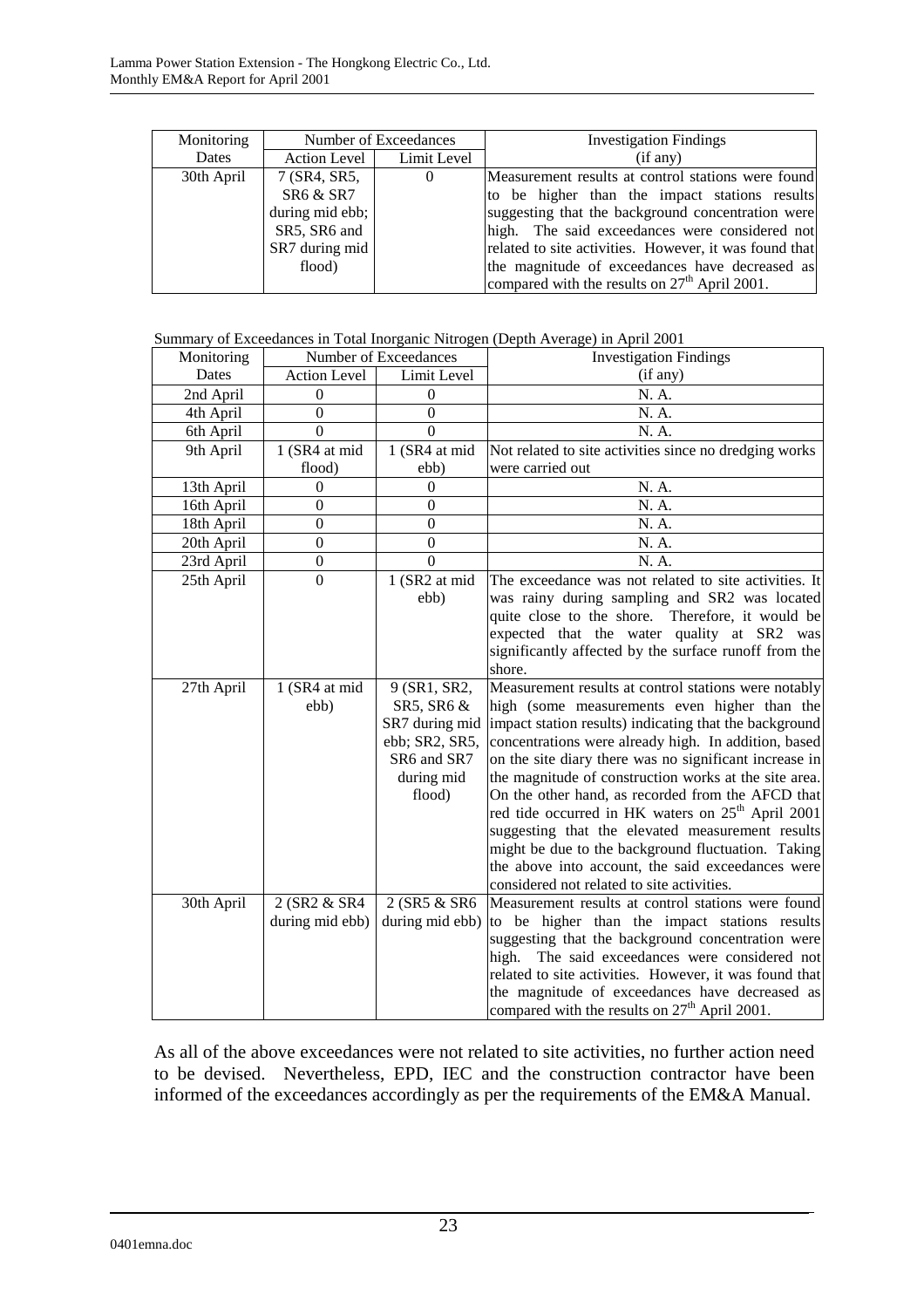

Figure 4.1 Location of Water Quality Monitoring Stations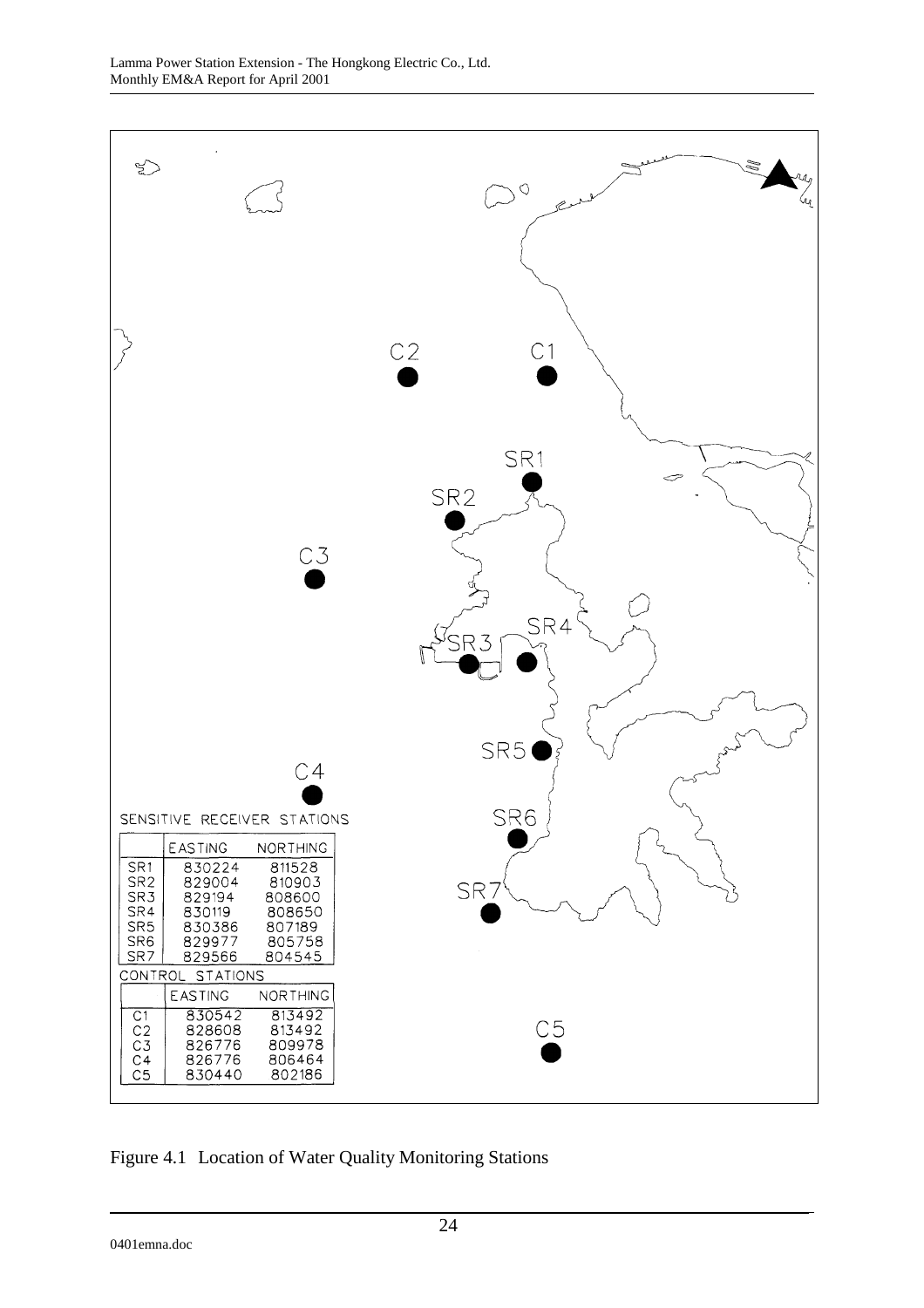## **5. ENVIRONMENTAL AUDIT**

#### **5.1 Review of Environmental Monitoring Procedures**

The environmental monitoring procedures were regularly reviewed by the Environmental Team. No modification to the existing monitoring procedures was recommended.

### **5.2 Assessment of Environmental Monitoring Results**

#### *Monitoring results for Air Quality, Noise and Water Quality*

The environmental monitoring results for Air Quality, Noise and Water Quality in April 2001 presented in sections 2,3 and 4 respectively are summarized in Table 5.1.

| <b>Item</b>    | <b>Parameter</b><br><b>Monitoring</b><br>No. of<br><b>Period</b><br><b>Monitored</b><br><b>Exceedances In</b> |                          |                               | <b>Event/Action Plan</b><br><b>Implementation Status</b> |                                                                                                                                         |
|----------------|---------------------------------------------------------------------------------------------------------------|--------------------------|-------------------------------|----------------------------------------------------------|-----------------------------------------------------------------------------------------------------------------------------------------|
|                |                                                                                                               |                          | <b>Action</b><br><b>Level</b> | Limit<br><b>Level</b>                                    | and Results                                                                                                                             |
| Air            |                                                                                                               |                          |                               |                                                          |                                                                                                                                         |
| $\mathbf{1}$   | <b>Ambient TSP</b><br>$(24$ -hour)                                                                            | $02/04/01 -$<br>30/04/01 | $\Omega$                      | $\overline{0}$                                           |                                                                                                                                         |
| $\overline{2}$ | <b>Ambient TSP</b><br>$(1-hour)$                                                                              | $02/04/01 -$<br>30/04/01 | $\overline{0}$                | $\overline{0}$                                           |                                                                                                                                         |
| Noise          |                                                                                                               |                          |                               |                                                          |                                                                                                                                         |
| $\mathbf{1}$   | Noise level at the<br>critical NSR's<br>predicted by the<br>noise alarm<br>monitoring<br>system               | $02/04/01 -$<br>30/04/01 | $\Omega$                      | $\overline{4}$                                           | The exceedances were<br>considered not related to the<br>construction site. For details,<br>please refer to section 3 of the<br>report. |
| $\mathfrak{D}$ | Manual noise<br>monitoring at the<br>Pak Kok Tsui<br>residences                                               | $02/04/01 -$<br>30/04/01 | NA                            | <b>NA</b>                                                | Construction of transmission<br>system not yet commenced.                                                                               |
| Water          |                                                                                                               |                          |                               |                                                          |                                                                                                                                         |
| 1              | DO<br>(Surface $&$<br>Middle)                                                                                 | $02/04/01 -$<br>30/04/01 | $\theta$                      | $\Omega$                                                 |                                                                                                                                         |
| $\mathfrak{D}$ | DO (Bottom)                                                                                                   | $02/04/01 -$<br>30/04/01 | $\theta$                      | $\Omega$                                                 |                                                                                                                                         |
| 3              | <b>SS</b>                                                                                                     | $02/04/01 -$<br>30/04/01 | $\mathbf{1}$                  | $\overline{2}$                                           | The exceedances were<br>considered not related to the<br>construction site. Please refer to<br>section 4 of the report for details.     |

Table 5.1 Summary of AL Level Exceedances on Monitoring Parameters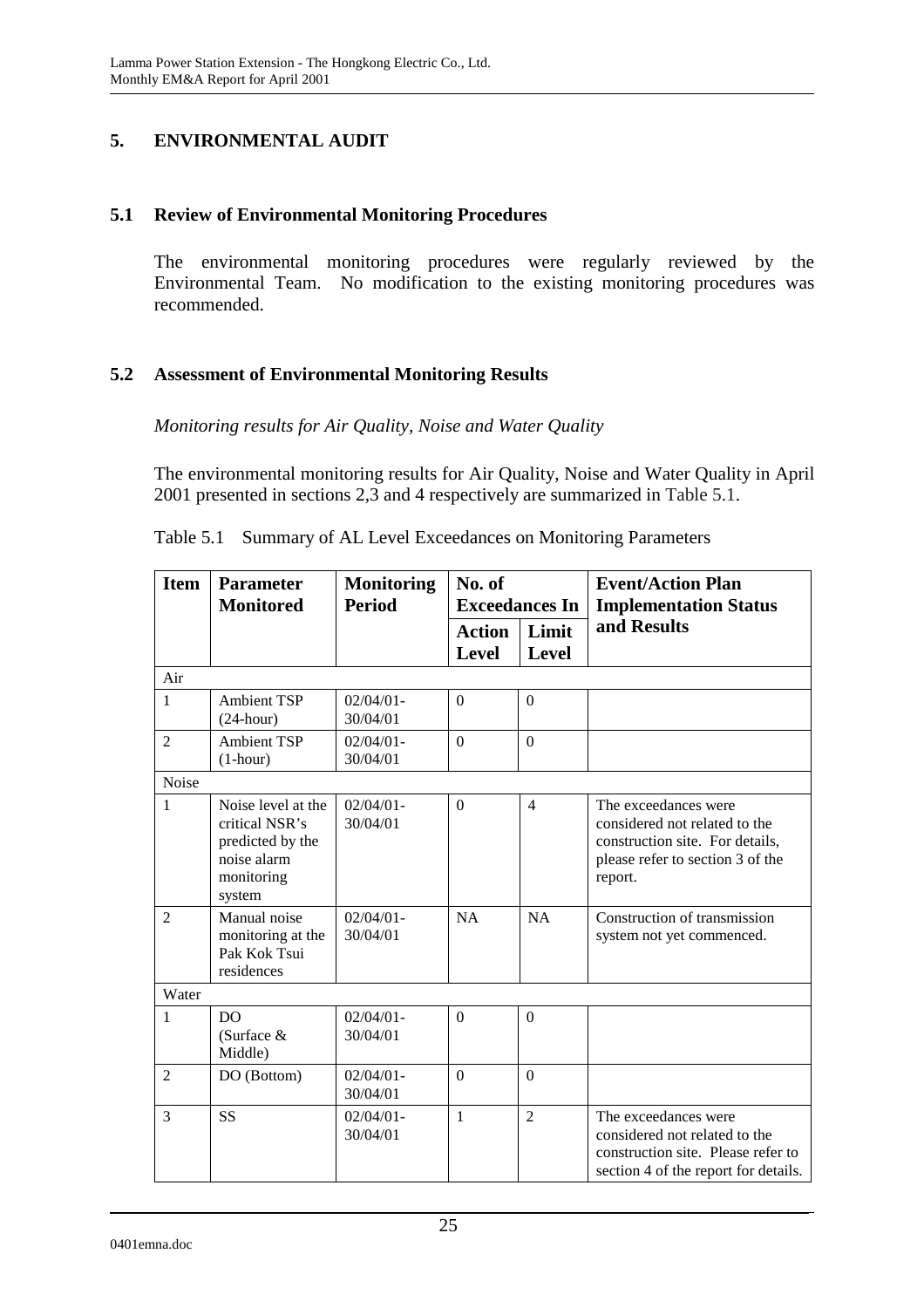| <b>Item</b>    | <b>Parameter</b><br><b>Monitored</b> | <b>Monitoring</b><br>Period | No. of<br><b>Exceedances In</b> |                       | <b>Event/Action Plan</b><br><b>Implementation Status</b>                                                                            |  |
|----------------|--------------------------------------|-----------------------------|---------------------------------|-----------------------|-------------------------------------------------------------------------------------------------------------------------------------|--|
|                |                                      |                             | <b>Action</b><br><b>Level</b>   | Limit<br><b>Level</b> | and Results                                                                                                                         |  |
| $\overline{4}$ | Turbidity                            | $02/04/01 -$<br>30/04/01    | $\Omega$                        | $\Omega$              |                                                                                                                                     |  |
| 5              | $NH_{3}-N$                           | $02/04/01 -$<br>30/04/01    | 23                              | $\mathfrak{D}$        | The exceedances were<br>considered not related to the<br>construction site. Please refer to<br>section 4 of the report for details. |  |
| 6              | <b>TIN</b>                           | $02/04/01 -$<br>30/04/01    | $\overline{4}$                  | 13                    | The exceedances were<br>considered not related to the<br>construction site. Please refer to<br>section 4 of the report for details. |  |

#### *Waste Management Records*

The estimated amounts of different types of waste generated in April 2001 are shown in Table 5.2.

| <b>Waste Type</b>          | <b>Description</b>                   | <b>Estimated Amount</b> $(m^3)$ |
|----------------------------|--------------------------------------|---------------------------------|
| <b>Dredged Materials</b>   | Marine Mud                           | 214,132                         |
| <b>Construction Waste</b>  | Concrete Waste, Used<br>formwork     |                                 |
| <b>Excavated Materials</b> | Rock and soil                        |                                 |
| <b>General Refuse</b>      | Domestic wastes collected<br>on site |                                 |

Table 5.2 Estimated Amounts of Waste Generated in April 2001

The total bulk volume of dredged material was  $214,132m^3$ . No filling took place.

## **5.3 Site Environmental Audit**

EPD officials have inspected the construction site on  $4<sup>th</sup>$  April 2001 and 20<sup>th</sup> April 2001. They were generally satisfied with the environmental performance of the Project. In addition to these, site audits were carried out by ET on a weekly basis to monitor environmental issues on the construction sites to ensure that all mitigation measures were implemented timely and properly. The site conditions were generally satisfactory. All required mitigation measures were implemented. The weekly site inspection results are attached in Appendix J.

## **5.4 Status of Environmental Licensing and Permitting**

All permits/licenses obtained as of April 2001 are summarised in Table 5.3.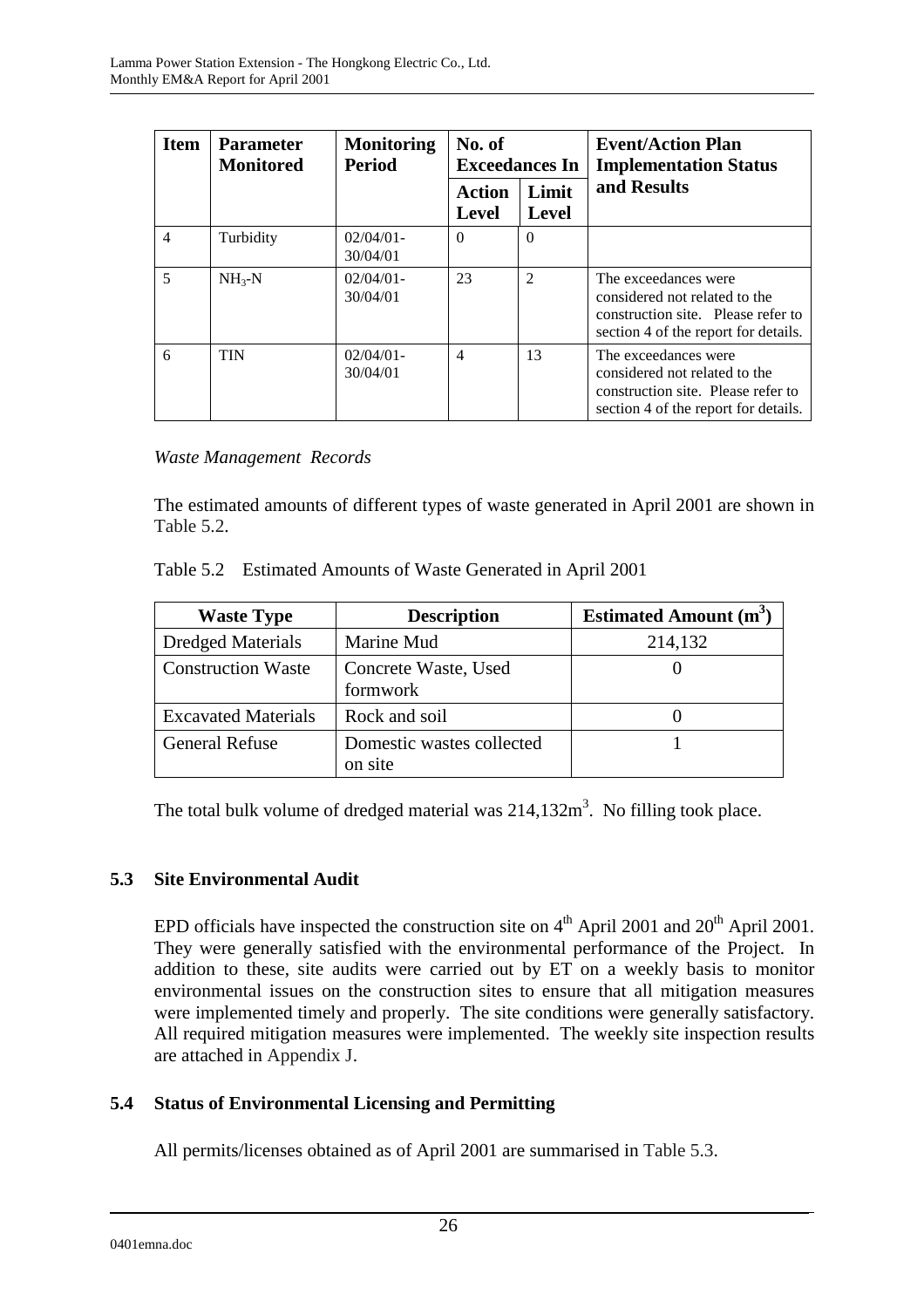| <b>Description</b>                | Permit No.       | <b>Valid Period</b> |                | highlights                                                                            | <b>Status</b> |
|-----------------------------------|------------------|---------------------|----------------|---------------------------------------------------------------------------------------|---------------|
|                                   |                  | <b>From</b>         | T <sub>0</sub> |                                                                                       |               |
| Varied<br>Environmental<br>Permit | EP-071/2000/A    | 22/12/00            |                | The whole construction<br>work sites                                                  | Valid         |
| Construction<br>Noise Permit      | GW-UW0109-<br>01 | 02/04/01            | 01/10/01       | 4 derrick barges, 4<br>dredger grabs and 6 tug<br>boats for 0700 to 2300<br>& holiday | Valid         |
|                                   | GW-UW0163-<br>01 | 24/04/01            | 08/10/01       | 2 dredger barges and 1<br>tug boat for 2300 to<br>0700 next day                       |               |
| Dumping<br>Permit                 | EP/MD/01-174     | 07/04/01            | 06/10/01       | Dumping at South<br>Cheung Chau Disposal<br>Area                                      | Valid         |

Table 5.3 Summary of Environmental Licensing and Permit Status

### **5.5 Implementation Status of Environmental Mitigation Measures**

Mitigation measures detailed in the permits and the EM&A Manual (Construction Phase) are required to be implemented. An updated summary of the Environmental Mitigation Implementation Schedule (EMIS) is presented in Appendix K.

## **5.6 Implementation Status of Action/Limit Plans**

The Action/Event Plans for air quality, noise and water quality extracted from the EM&A Manual (Construction Phase) are presented in Appendix I.

As all the action/limit level exceedances were not related to the construction work, no further action can be devised. Nevertheless, EPD, IEC and the construction contractor have been informed of the exceedances accordingly as per requirements of the EM&A Manual.

#### **5.7 Implementation Status of Environmental Complaint Handling Procedures**

There was no complaint / enquiry on environmental issues received in April 2001.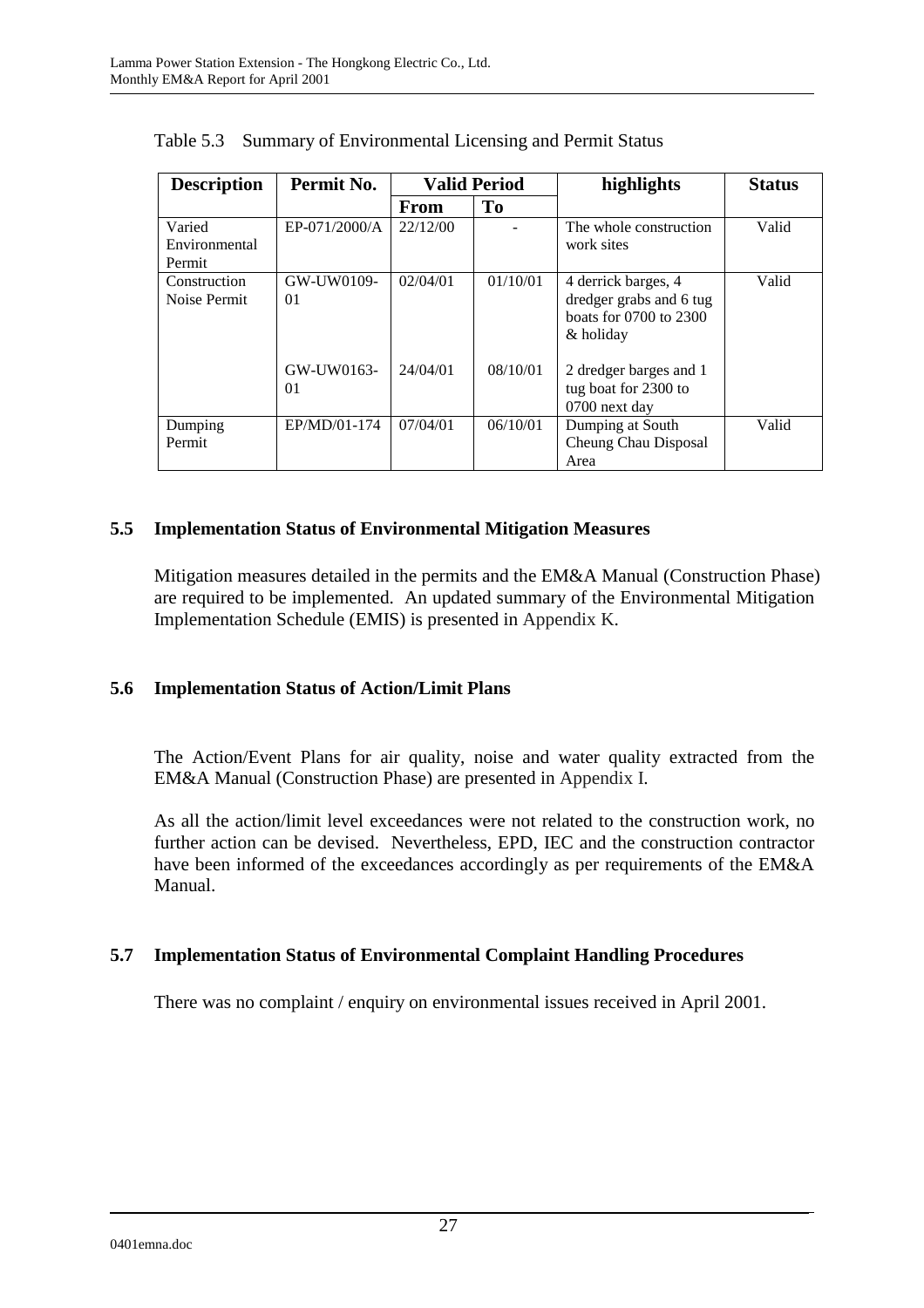| Case Reference /<br>Date, Time<br>Received /<br>Date, Time | Descriptions / Actions Taken | Conclusion /<br><b>Status</b> |
|------------------------------------------------------------|------------------------------|-------------------------------|
| Concerned                                                  |                              |                               |
| Nil                                                        | N/A                          | N/A                           |

## Table 5.4 Environmental Complaints / Enquiries Received in April 2001

## Table 5.5 Outstanding Environmental Complaints / Enquiries Received Before

| Case Reference /<br>Date, Time<br>Received /<br>Date, Time<br>Concerned | Descriptions / Actions Taken | Conclusion /<br><b>Status</b> |
|-------------------------------------------------------------------------|------------------------------|-------------------------------|
| <b>Nil</b>                                                              | N/A                          | N/A                           |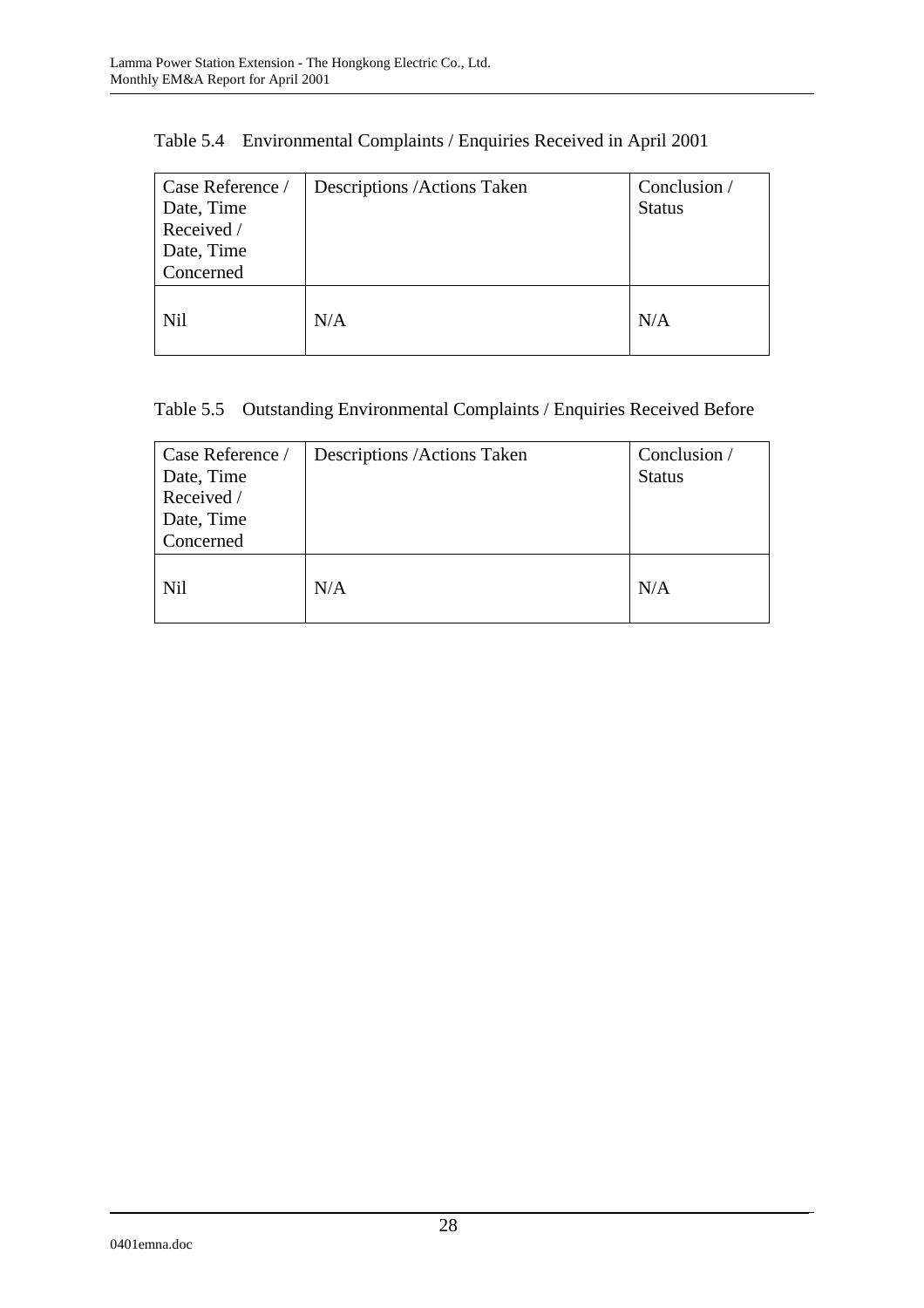## **6. FUTURE KEY ISSUES**

#### **6.1 Status of Natural Gas supply**

Based on current project schedule HEC anticipates there is no delay in the supply of natural gas.

#### **6.2 Key Issues for the Coming Month**

Key issues to be considered in the coming month include:

- Noise from the operating equipment and machinery on-site;
- Accumulation of waste materials on site.

The following mitigation measures are required:

*Construction Noise Impact* 

• To follow up any exceedance caused by the construction works.

#### *Construction Water Impact*

• To avoid the debris floating/suspending in the sea which may probably be generated during filling works.

*Construction Waste Management* 

• To check for any accumulation of waste materials or rubbish on site.

#### **6.3 Monitoring Schedules for the Next 3 Months**

The tentative environmental monitoring schedules for the next 3 months are shown in Appendix D.

#### **6.4 Construction Program for the Next 3 Months**

The tentative construction program for the next 3 months is shown in Appendix L.